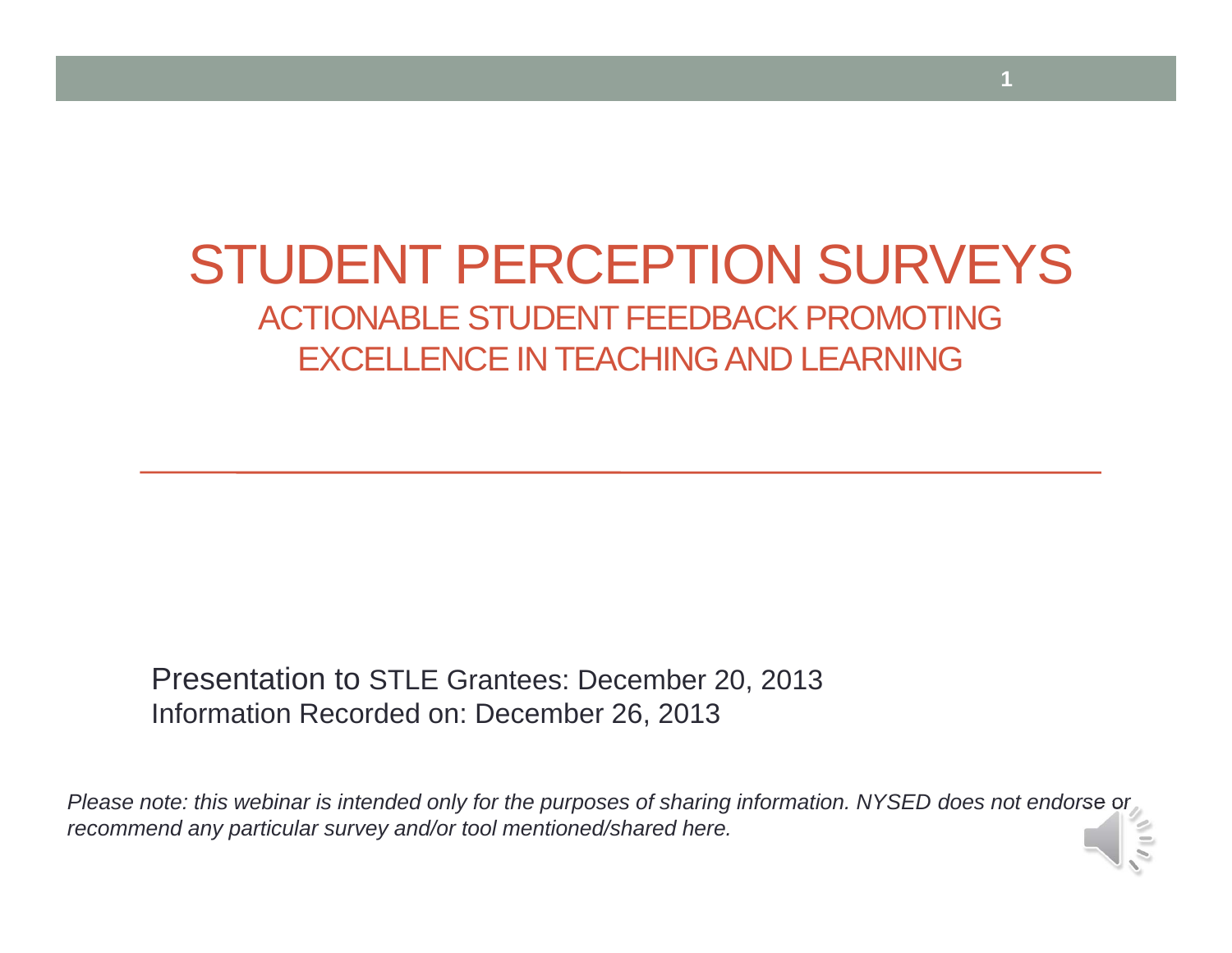# Agenda for today

- Setting Context
- Overview of Student Perception Surveys
- Overview of Tripod Surveys
- The role of student surveys in APPR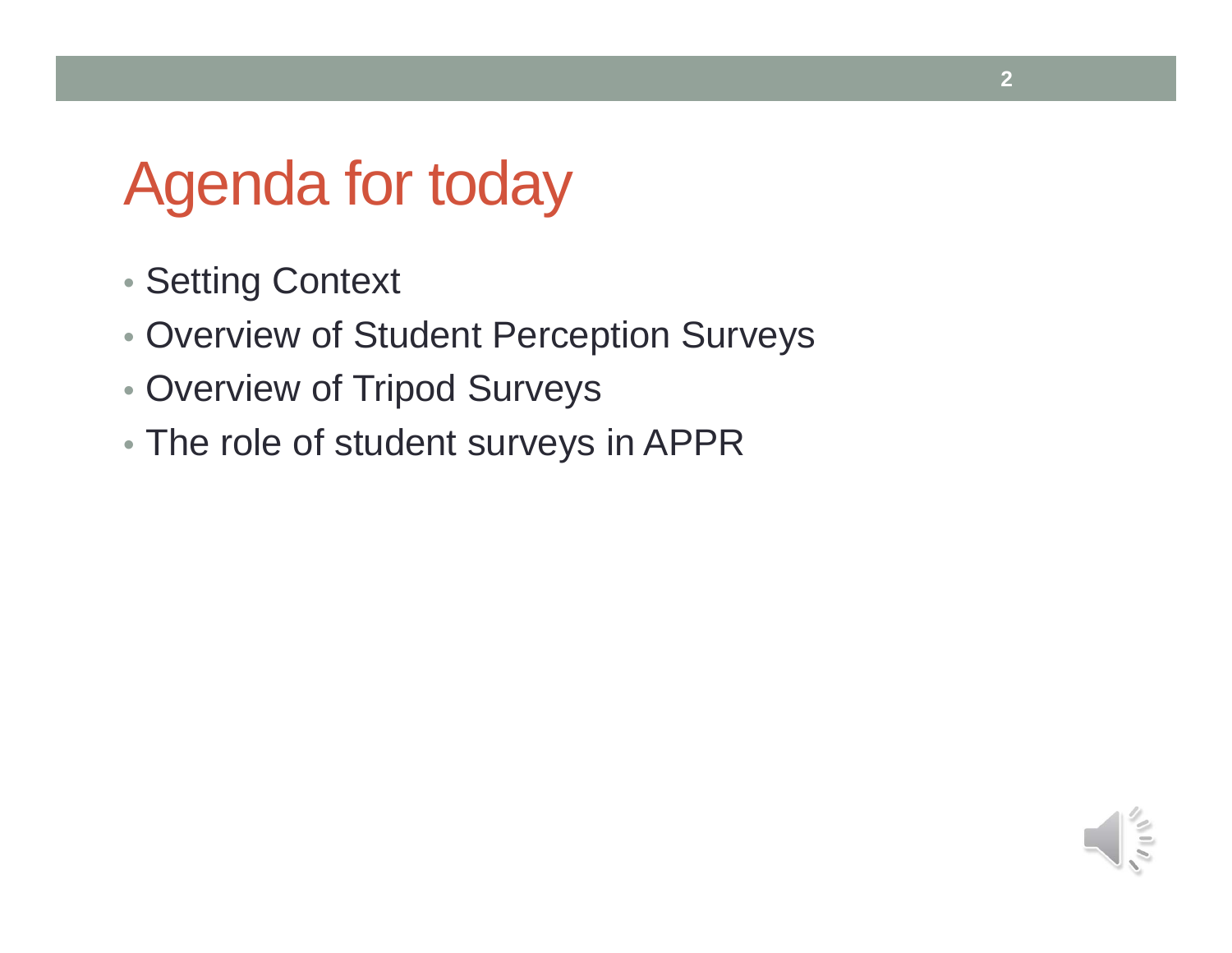# Introductions

- Julia Rafal-Baer, Executive Director of Teacher and Leader Effectiveness, Policy and Programs
- Courtney Jablonski, Project Coordinator, Office of Teacher and Leader Effectiveness, Policy and Programs
- Ha My Vu, Fellow of Program Evaluation, Research and Analysis
- STLE 1 and STLE 2 Grantees

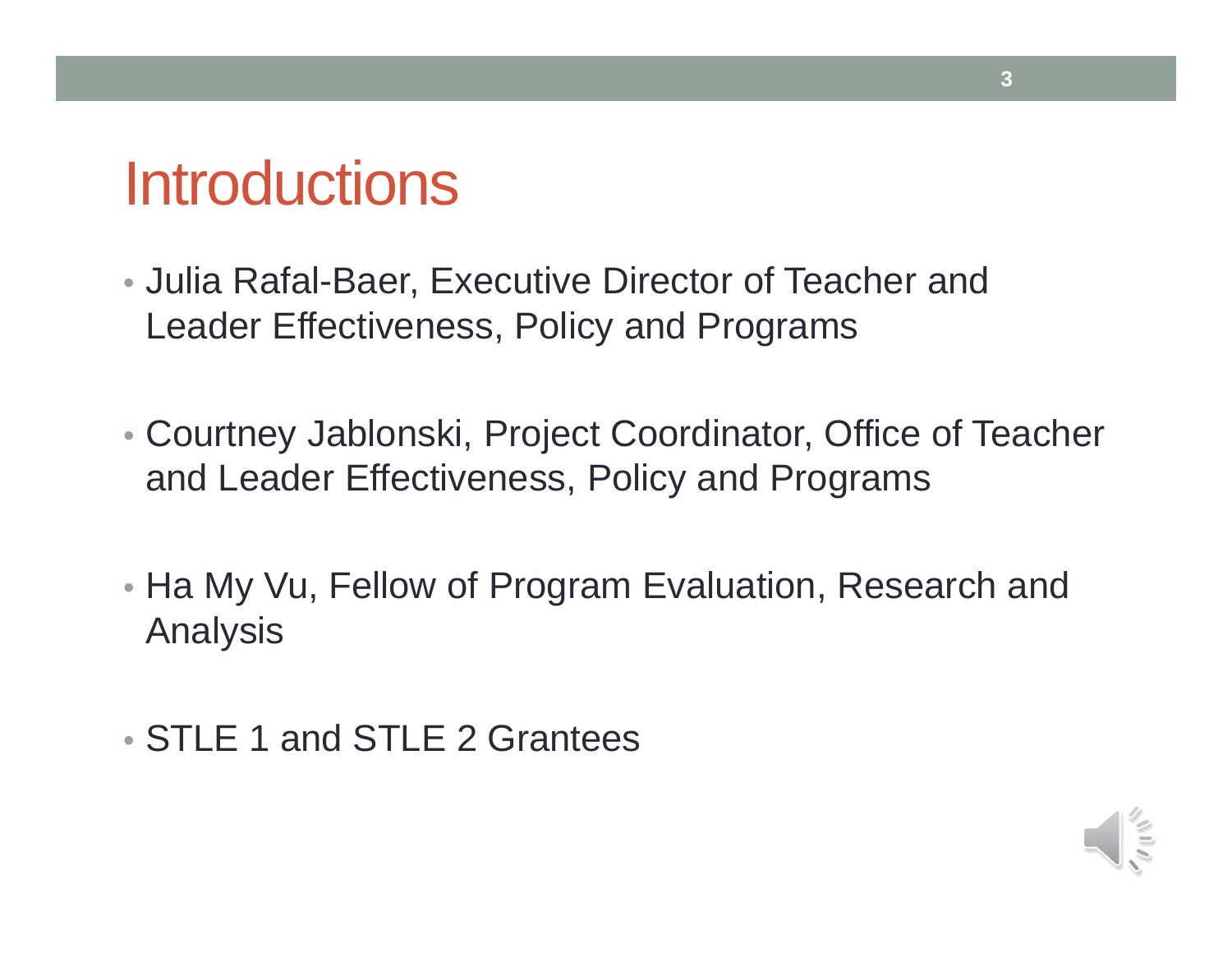# Setting Context

#### **Goal of STLE:**

-develop comprehensive systems to recruit, develop, retain, and ensure equitable distribution of effective educators**Goal of Webinar:**

-promote ways to develop, strengthen, and extend the impact of our educators through the sharing of best practice and research-based initiatives**Bridge to Student Perception Data:** 

-surveys can provide important feedback regarding teacher and leader behaviors, classroom environment, and school climate that can compliment your initiatives



Green – 37 STLE 1 districts (of the 47) Blue – 23 STLE 2 districts (of the 33) Pink – 10 STLE 1 and 2 districtsYellow – 35 consortium members (6 consortia for STLE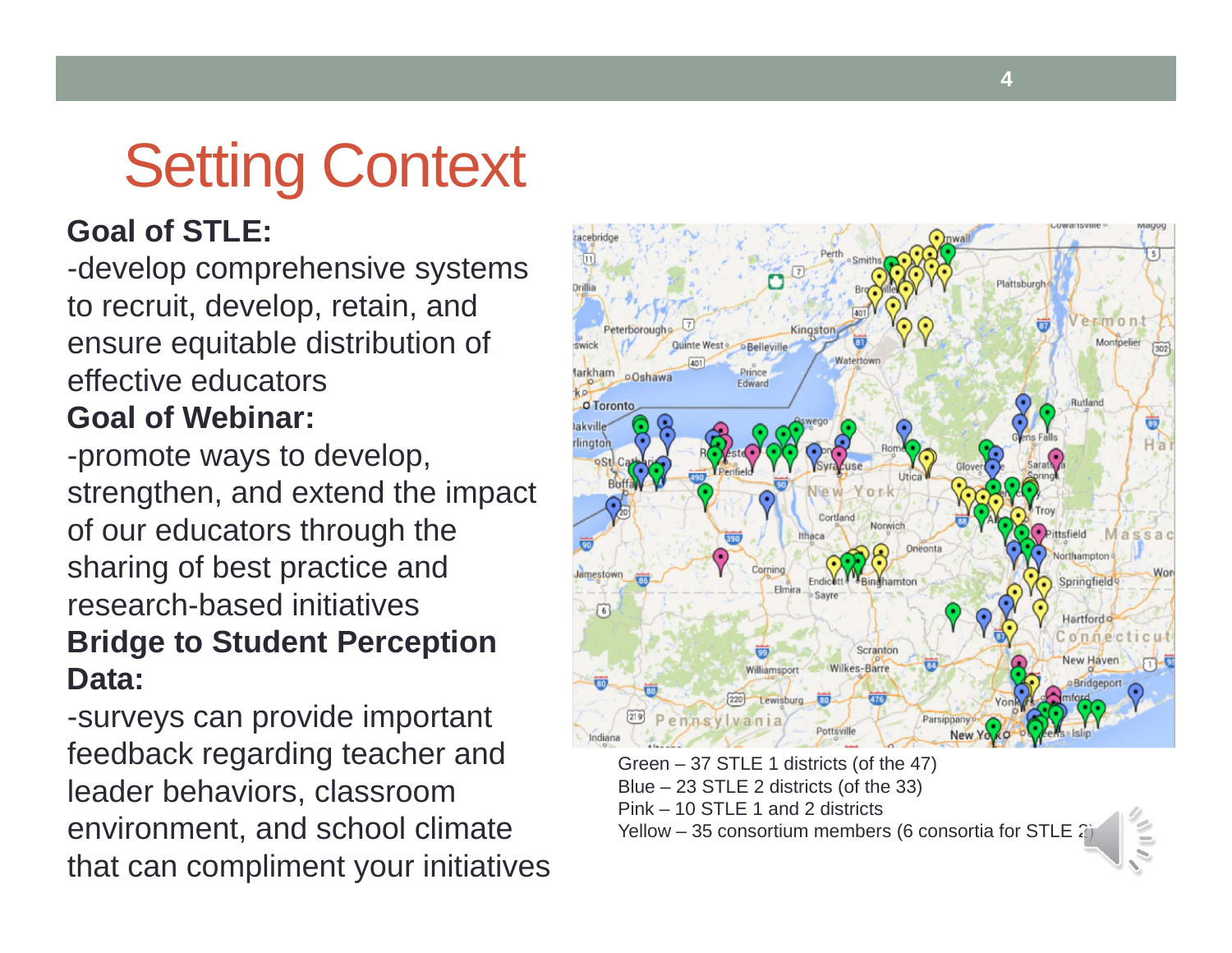# **Overview of Student Perception Surveys**

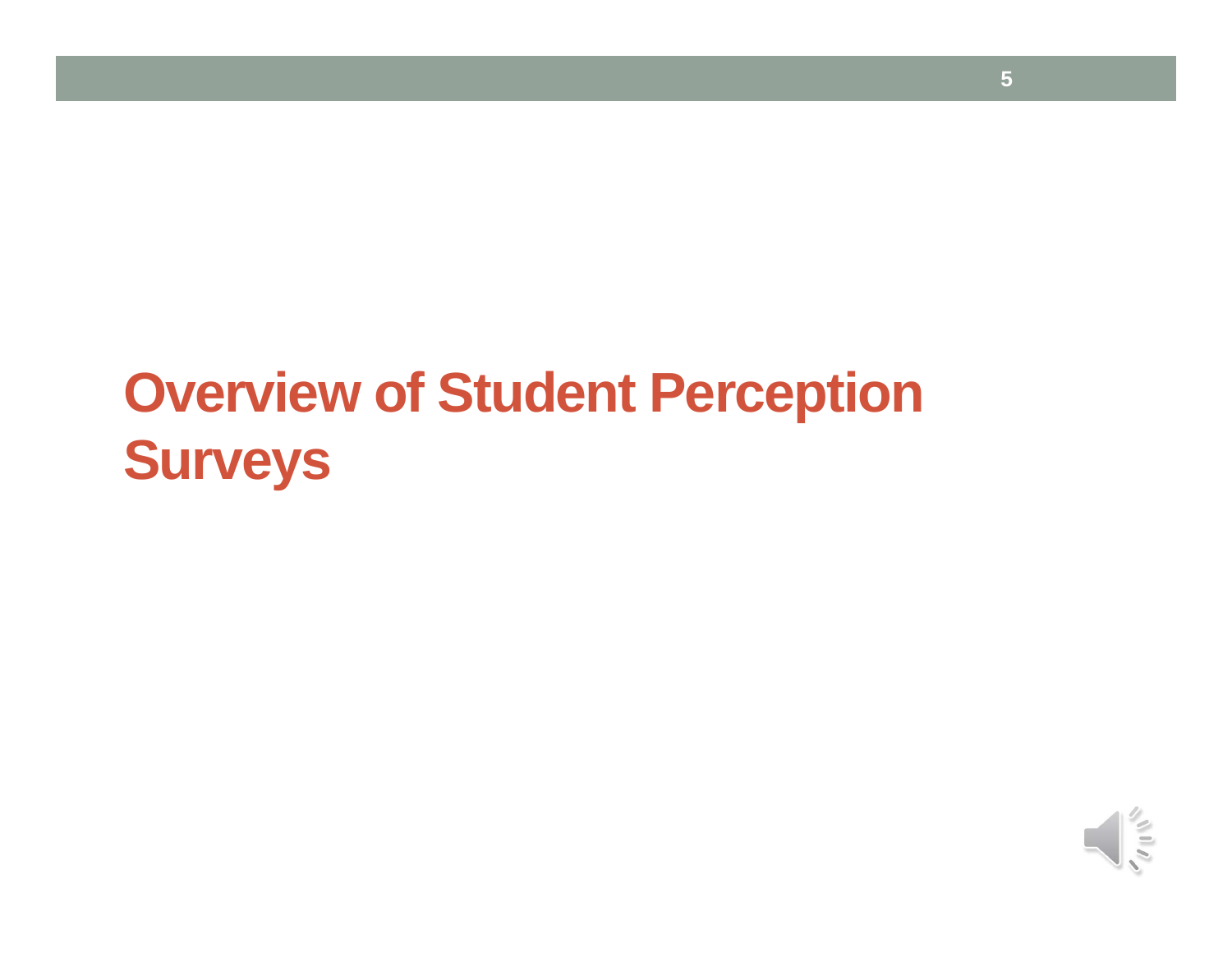#### **Caveats**

- • The use of student perception surveys in feedback and evaluation is a practice in its infancy. Although much has been learned in recent years about the promise of surveys as an important source of information, many approaches toward their implementation are only now being tested in the field for the first time.
- •• Implementation in this field is a work in progress and there is much still to be learned and shared from early adopters.

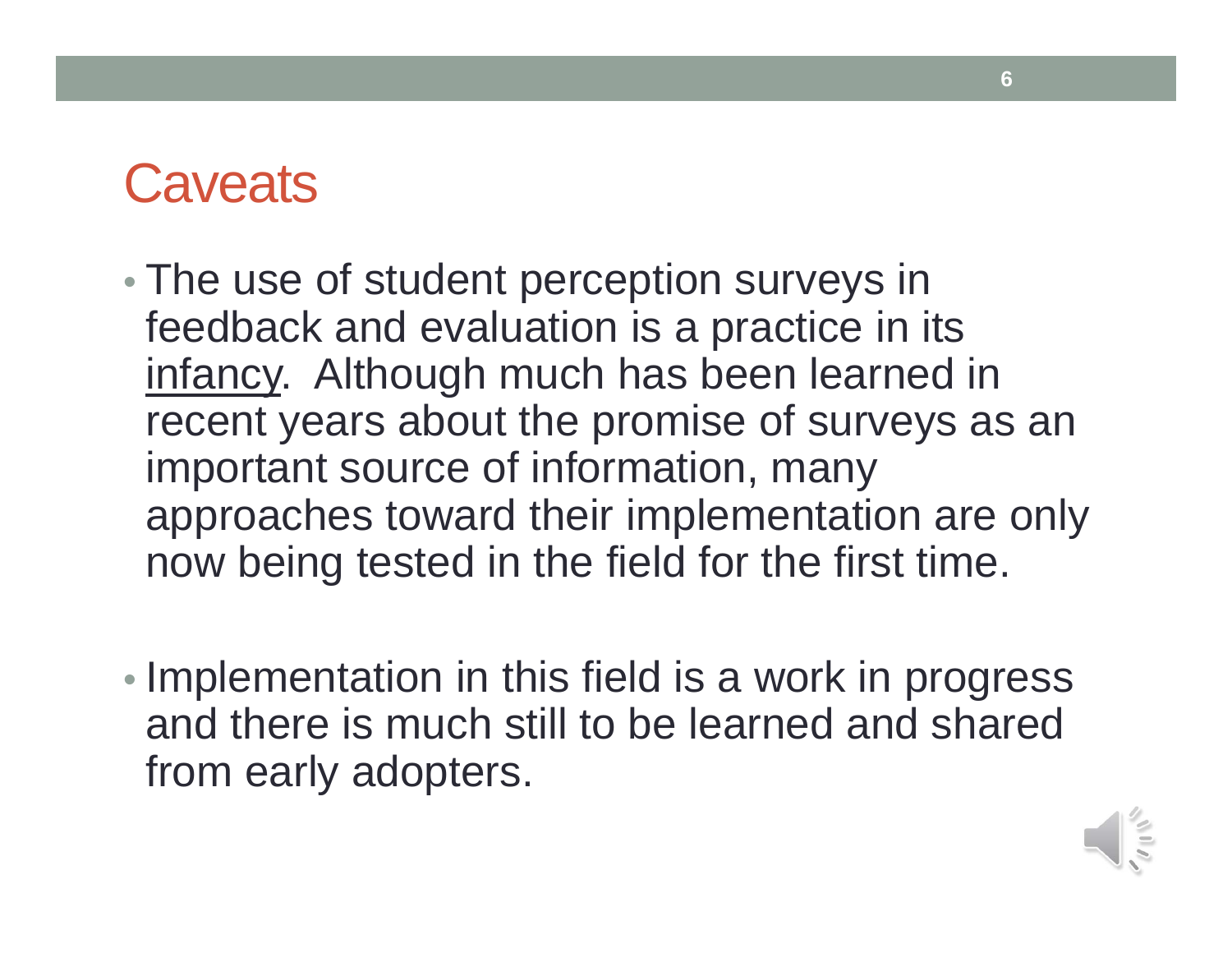Student perception surveys can help answer some critical questions

- Why do some classrooms or schools produce more learning than others, even with similar students?
- • What aspects of teaching practice make some teachers more effective at helping students learn?
- • Can student observations and experiences be used as a valid source of feedback for teachers and principals?



**7**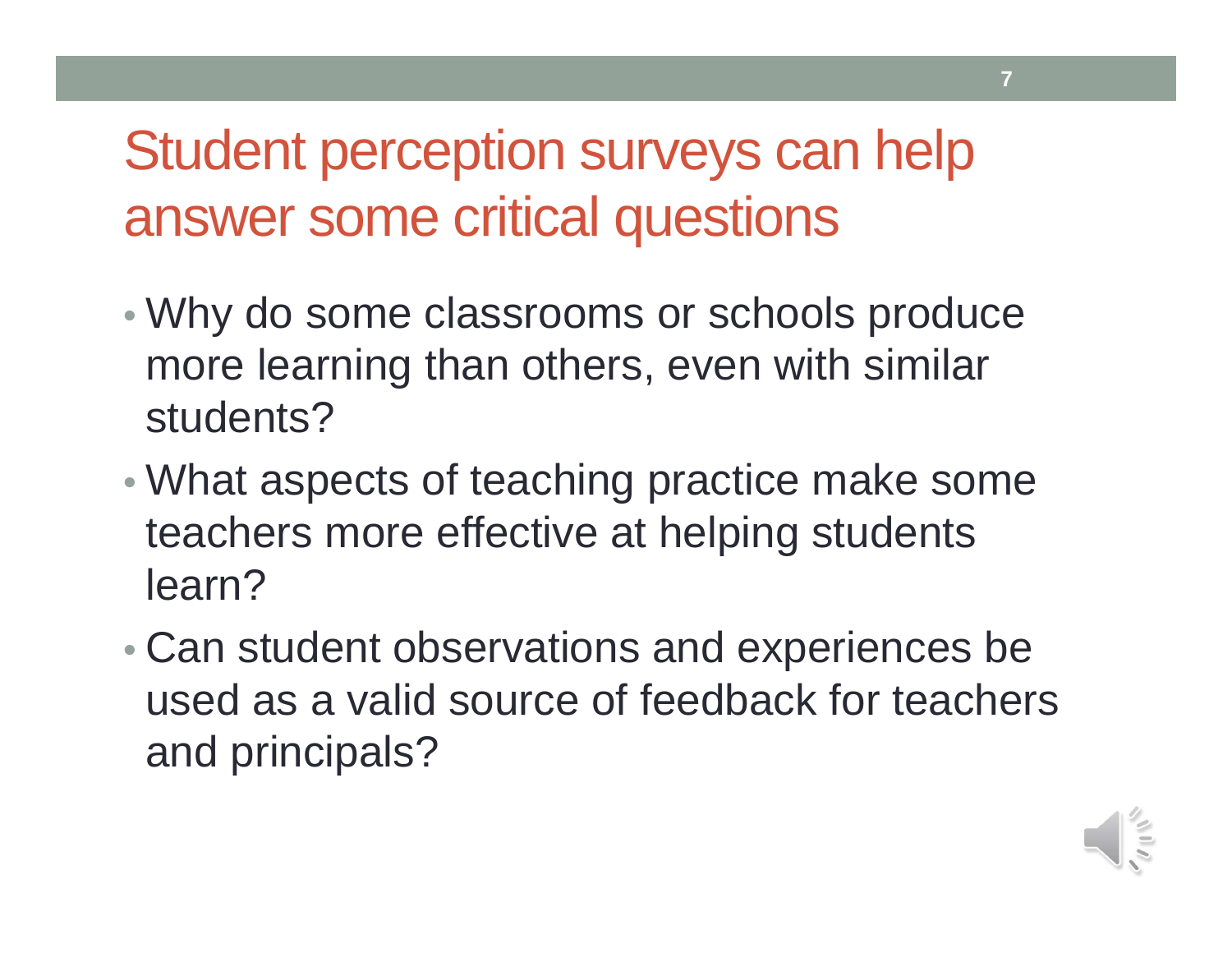## Why student perception surveys?

- □ Surveys can provide important feedback regarding teacher behaviors and the classroom environment.
- □ Survey results can point to strengths and opportunities for greater growth.
- □ Survey data are powerful **complements** to other measures:
- $\bullet$ observation
- $\bullet$ self-reflection/self-assessment
- $\bullet$ analysis of student artifacts
- $\bullet$ student growth/achievement data
- $\bullet$ analysis of teaching and learning and conditions data

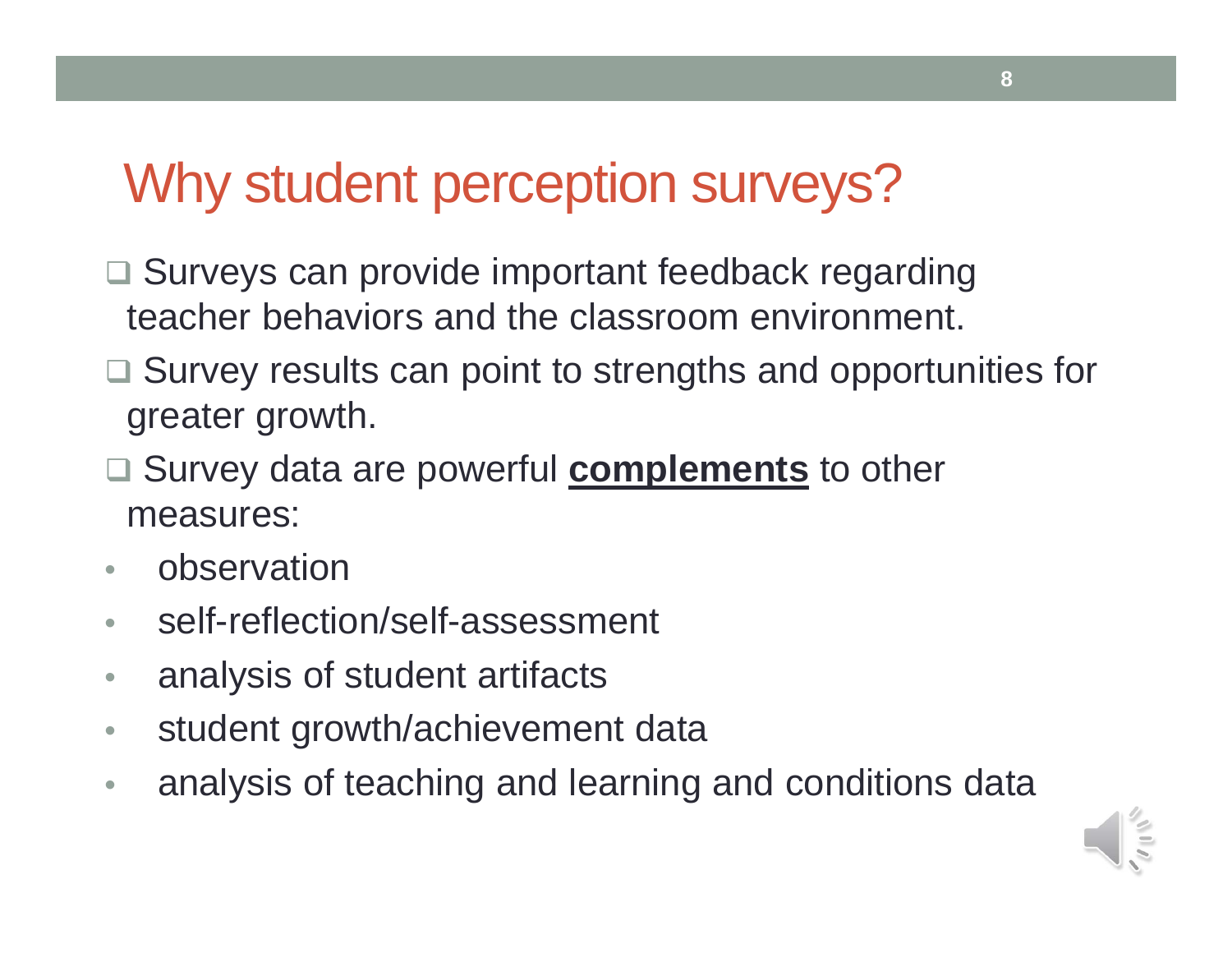Use as an analytical tool to compare individual feedback with school-wide results Provide formative, relevant feedback to teachers and principals Gather data to implement changes in teacher / leader practice immediately Use as basis for conversations with administrators, colleagues, and students Use data to drive and inform professional development **Potential** uses of student survey data **Identify** exemplary & high leverage practices connected to **9**

student

achievement

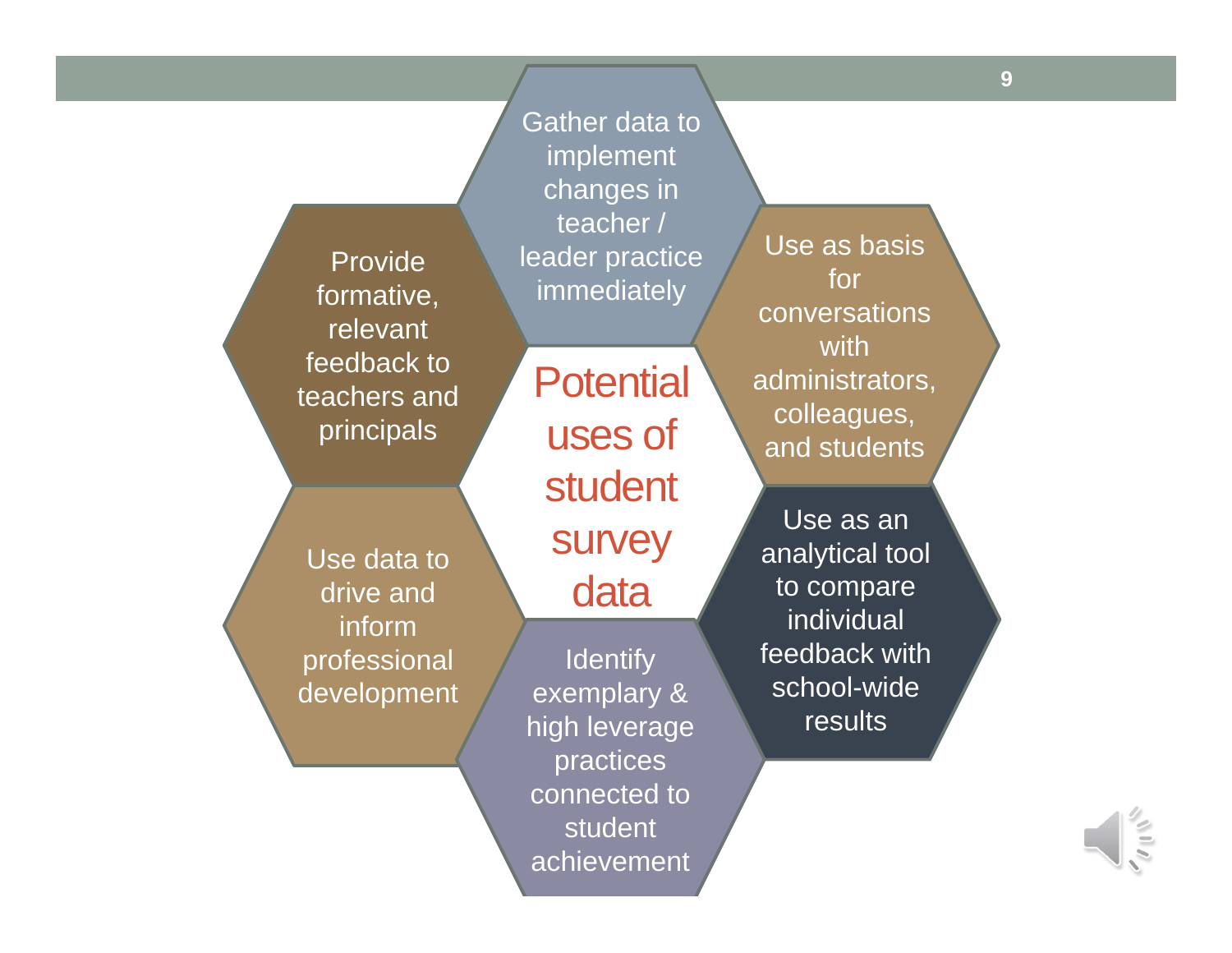# What does the research say about student feedback?

- Students have the most contact with teachers and are the direct consumers of a teacher's service (Goe, Bell, & Little, 2008).
- Multiple measures provide more information and a more robust definition of teacher effectiveness (MET Project, 2011).
- Student feedback can provide information that helps teachers improve their practice (Baker, 2011).
- Student feedback allows for a more robust definition of teacher effectiveness (Wilkerson et al. 2000)

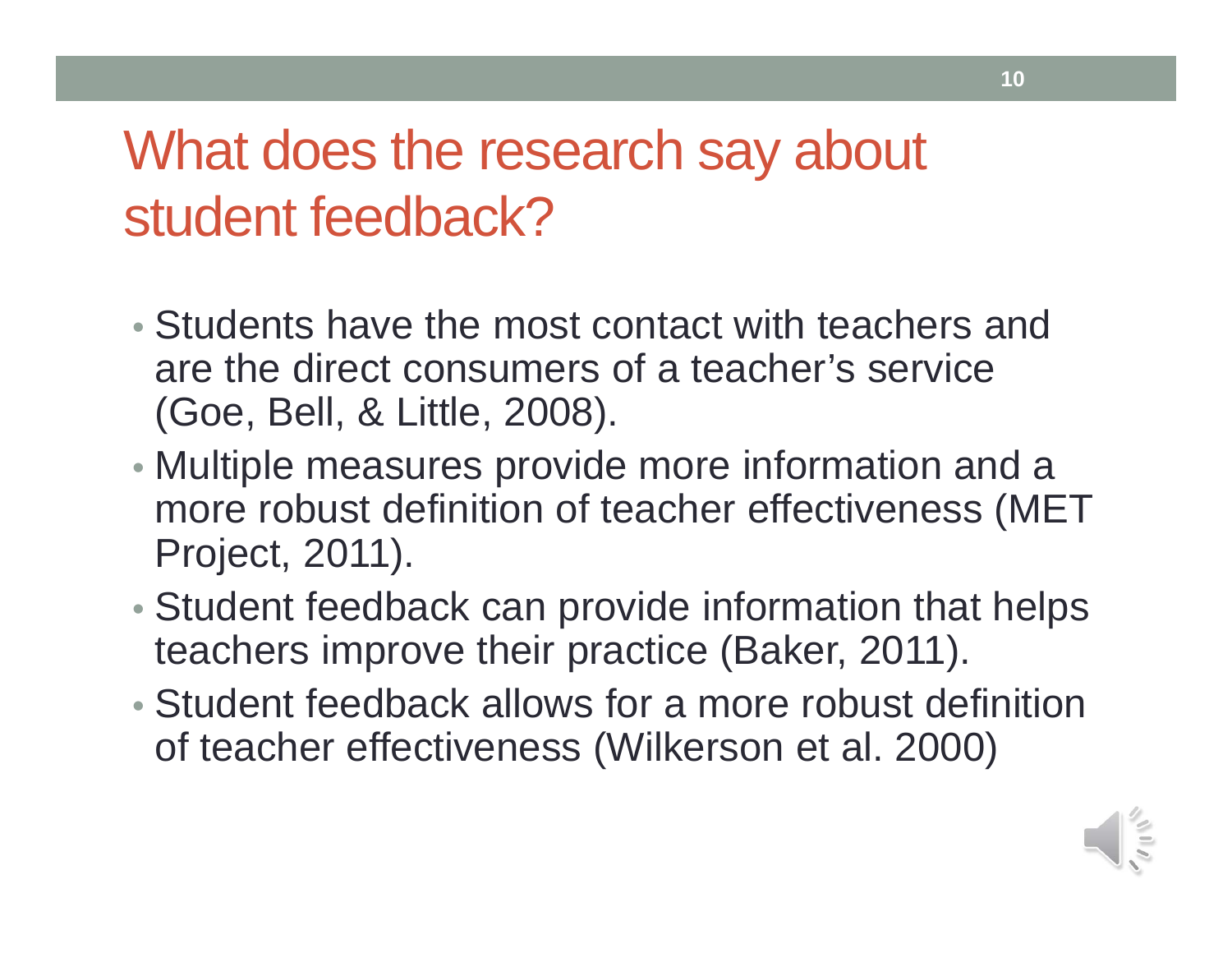## What are some ways to gather student feedback?



Note: If a district negotiates an APPR plan that includes the use of student perception surveys for either principals or teachers, the district must select a survey from a list of State-approved survey instruments to be in used in evaluation. http://usny.nysed.gov/rttt/teachers-leaders/approved-surveys/home.html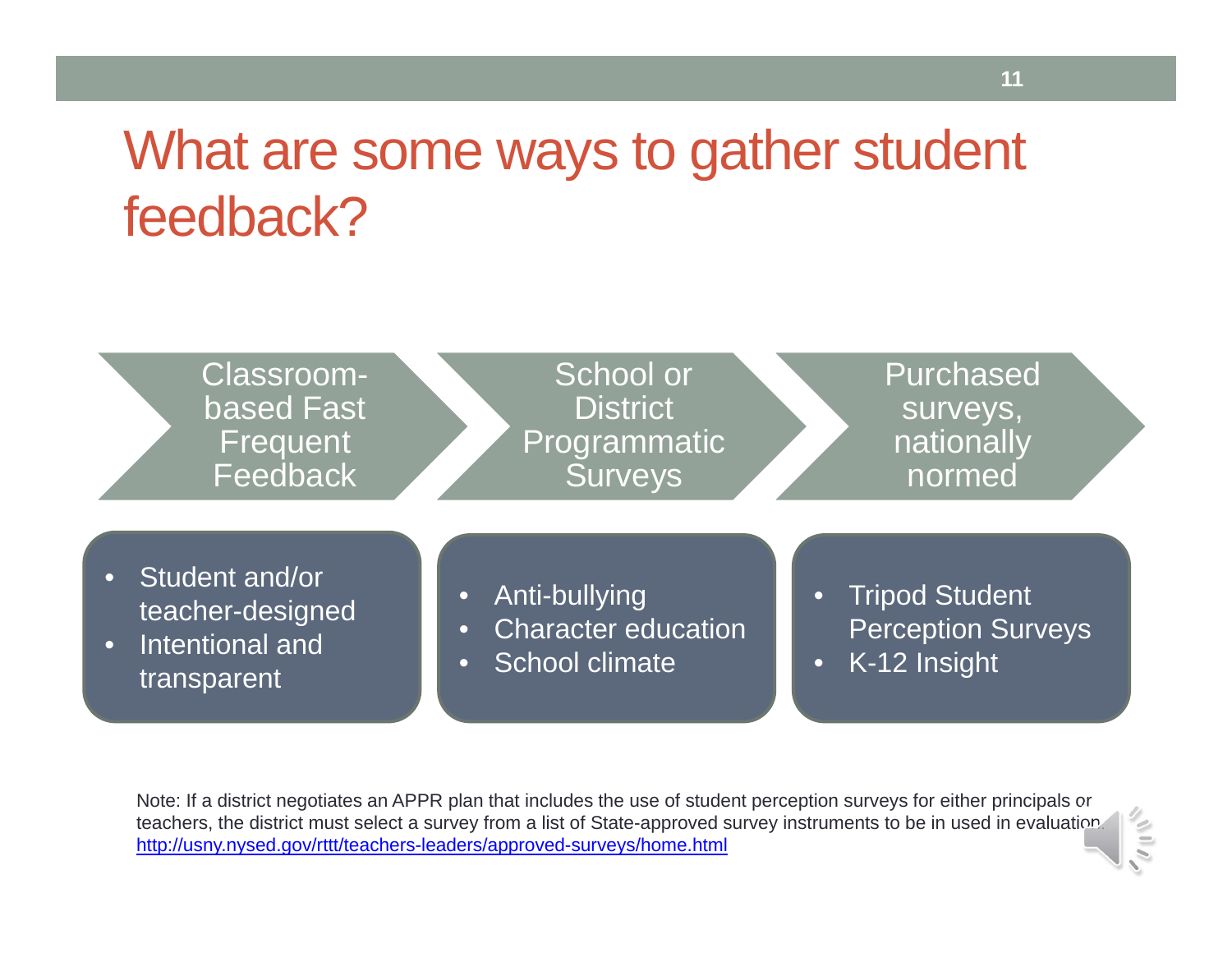### When you analyze the data you get back…

- What do you notice about these results?
- What can you learn from the results?
- Does anything surprise you?
- What are you most proud of?
- Why do you think your students feel this way?
- How do these results compare to other sources of information about your practice /program?

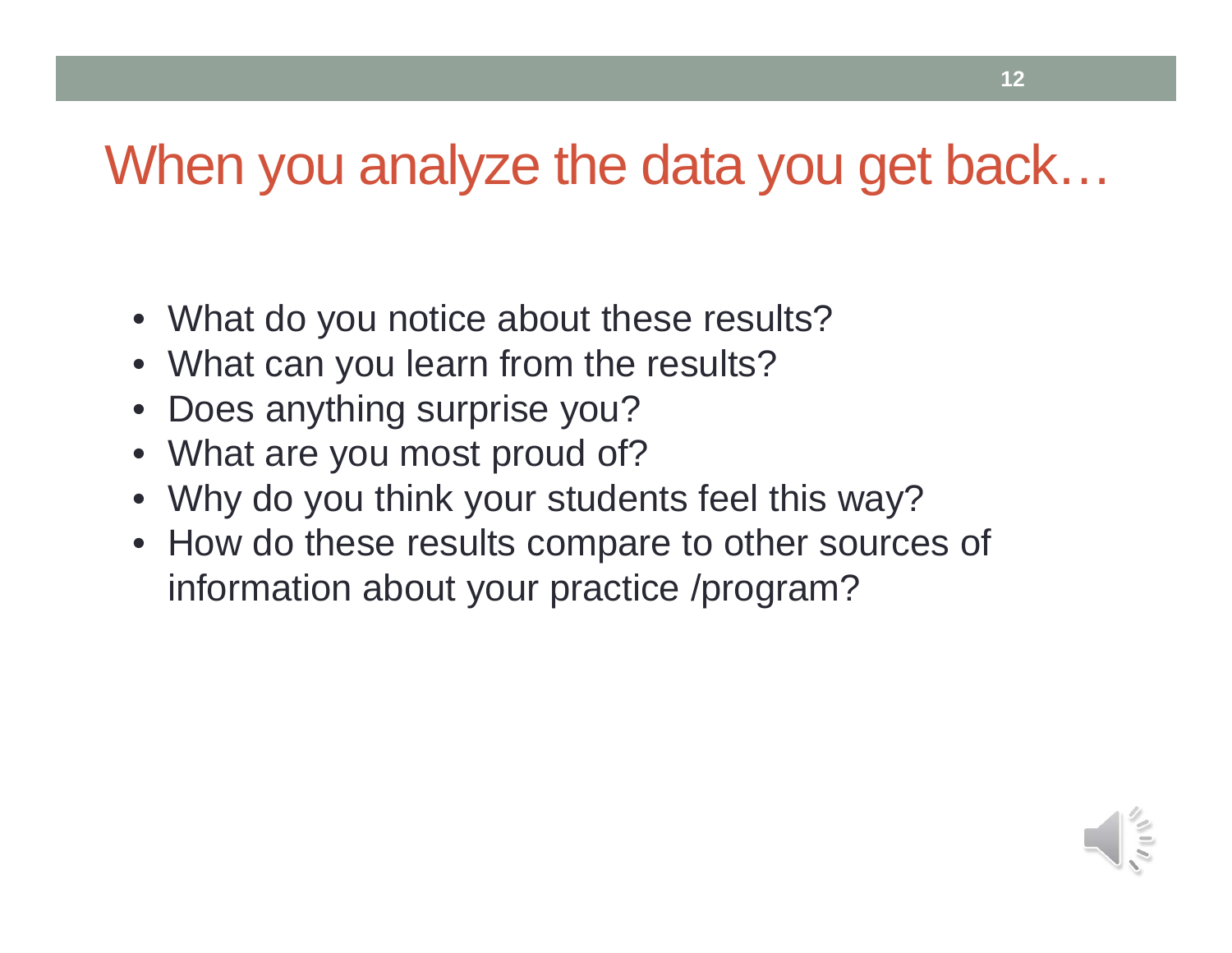### But don't stop at the analysis

#### • **Determine priorities for action**

- What is most important for you to keep doing?
- What is most important for you to change/improve?
- What resources do you need?

#### • **Have structured conversations with administrators, mentors, colleagues**

• How do these results complement or offer a different assessment of effectiveness? Why may that be?

#### • **Talk to your students**

- How did students interpret the questions?
- What is the teacher/school's intention? In turn, how is it perceived by students?

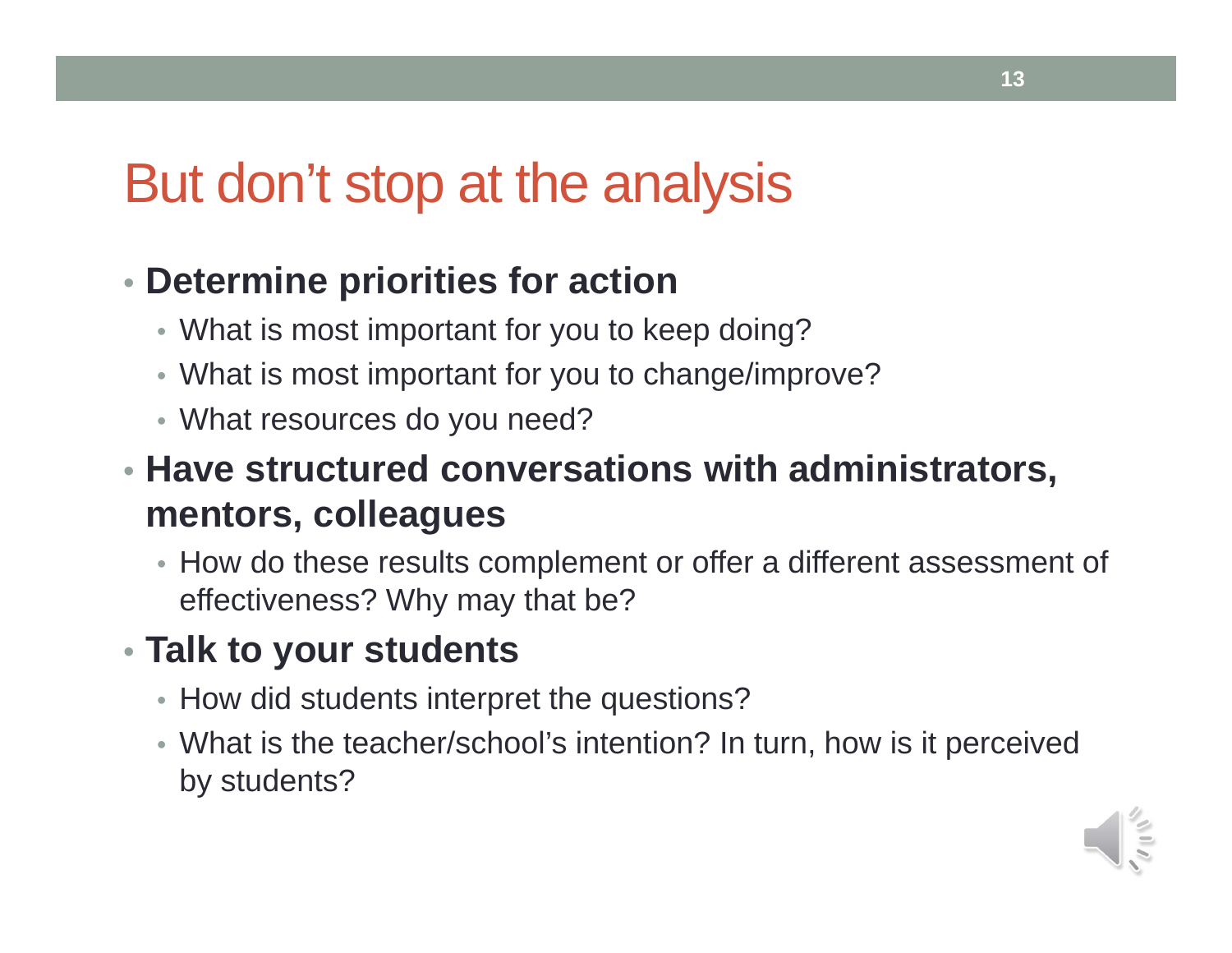## **Overview of Tripod Student Surveys**

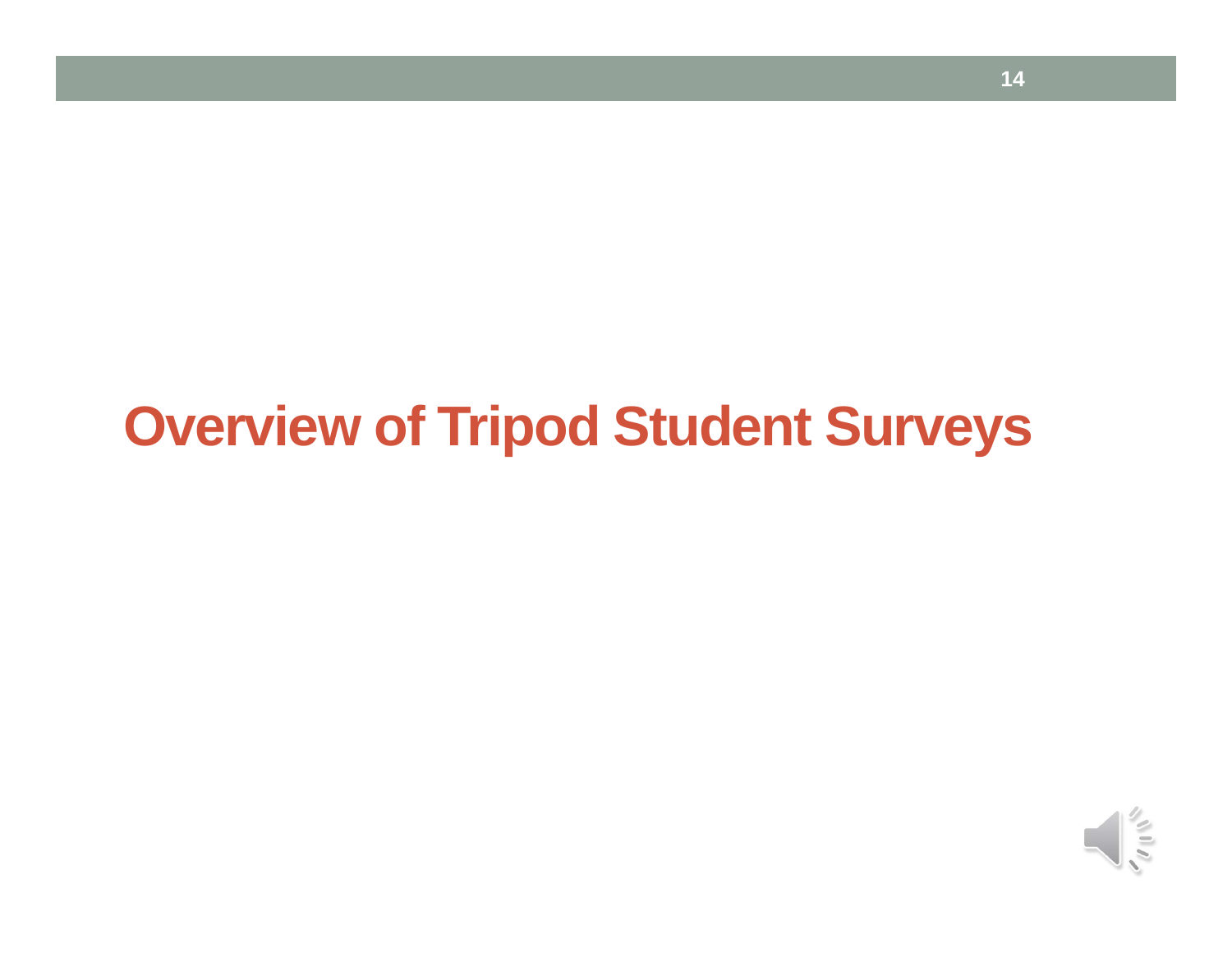#### What is the Tripod Survey?

- Survey created and refined at Harvard University over 10 years ago by Dr. Ron Ferguson
- Tailored for grade levels K-2, 3-5 and 6-12 that:
	- Helps assess **teachers' content knowledge**, **pedagogy**, and **relationship-building skills**
	- Allows students to assess their classroom experience with each teacher across 7 dimensions – the 'Seven Cs'
- Surveys are administered through Cambridge **Education**

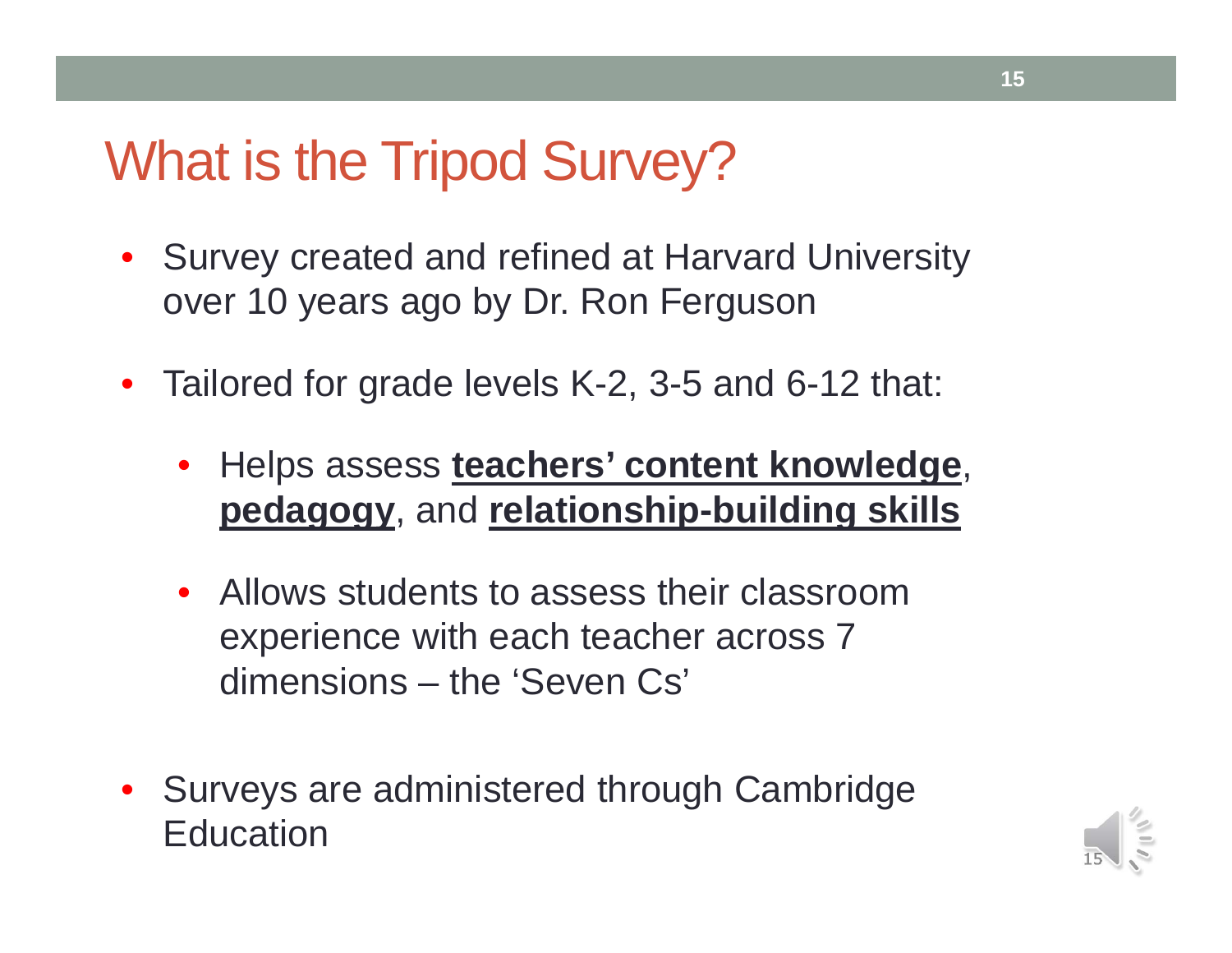#### Tripod Surveys Measure the 7C's

#### The 7C's What Teachers Do (What Students Experience)

- **1. Caring** about students (Encouragement and emotional support)
- **2. Captivating** students (Learning seems interesting and relevant)
- **3. Conferring** with students (Students sense their ideas are respected)
- **4. Clarifying\*** lessons (Success seems feasible)
- **5. Consolidating** knowledge (Ideas get connected and integrated)
- **6. Challenging\*** students (Press for effort, perseverance, and rigor)
- **7. Controlling\*** behavior (Culture of cooperation and peer support)

**Press**

**Support**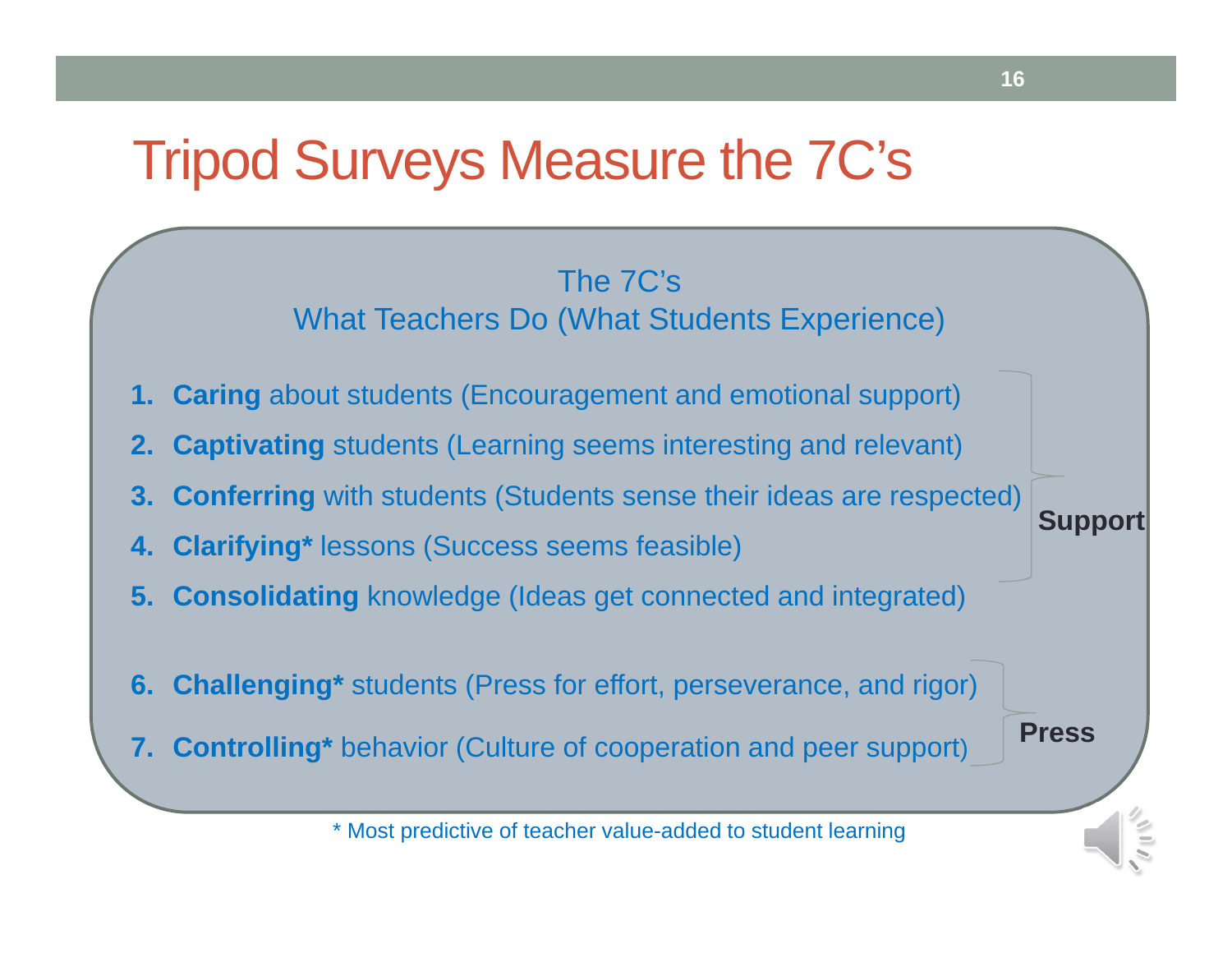### What can we learn from the Tripod surveys ?

- $\Box$ Help us understand classroom learning conditions
- $\Box$  Offer unique insights into teaching practices, student engagement, school climate, and youth culture
- $\Box$  Identify school and district trends and patterns from the lens of the student
- □ Can help teachers, schools, and districts set goals and organize opportunities for growth
- $\Box$  Identify professional development and supports needed to help teachers and students succeed

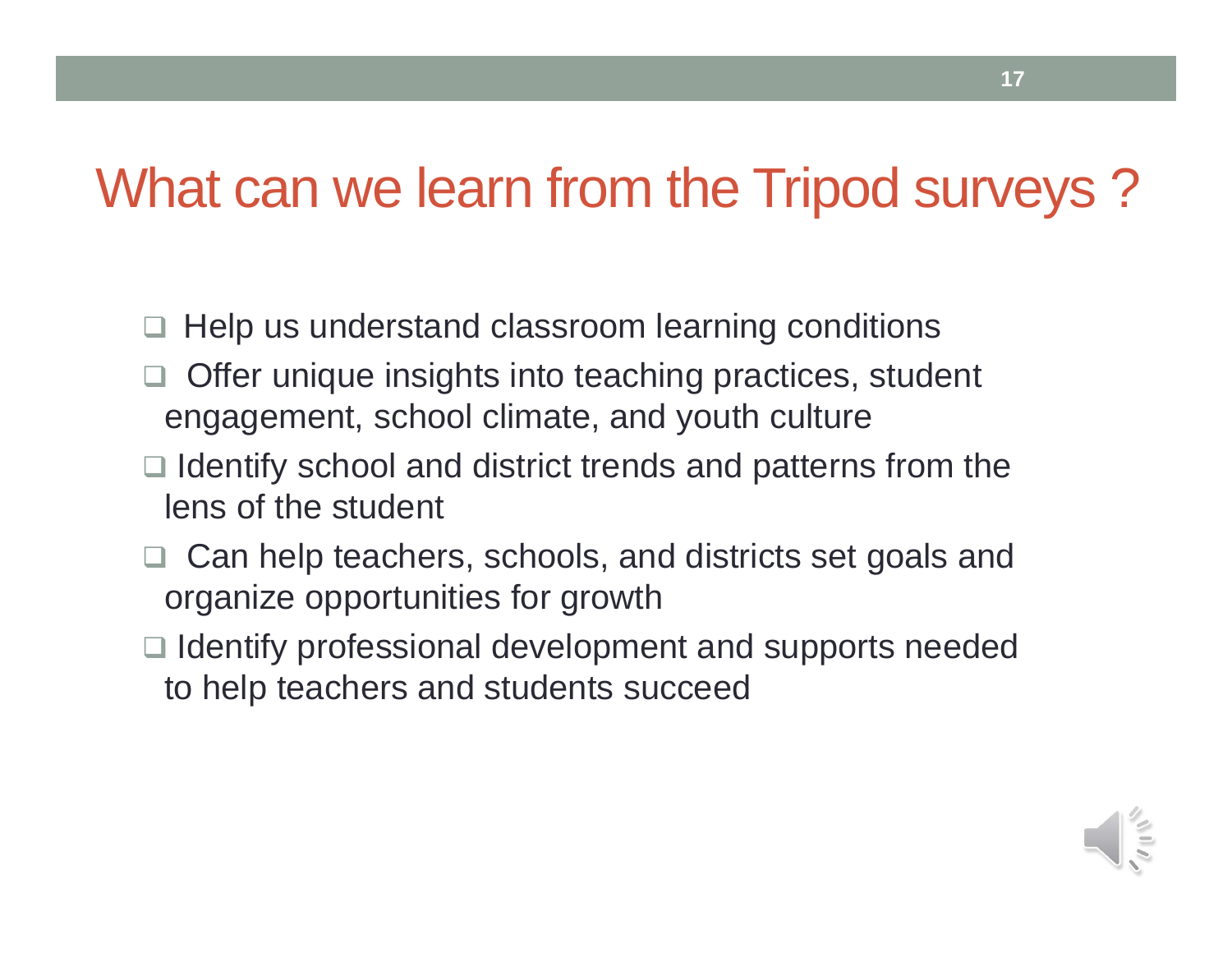## Items on the K-2 Student Survey

For each item, students select "Yes", "Sometimes/Maybe", "or "No".

| <b>7C</b>   | <b>Item</b>                                                                           |
|-------------|---------------------------------------------------------------------------------------|
| Care        | 1. I like the way my teacher treats me when I need help.                              |
|             | 2. My teacher is nice to me when I ask questions.                                     |
| Challenge   | 1. In this class, we learn a lot almost every day.                                    |
|             | 2. When something is hard for me, my teacher still makes me learn.                    |
|             | 3. My teacher makes sure I try to do my best.                                         |
|             | 4. (Disagree with) In our class, it is okay to stop trying.                           |
| Control     | 1. My classmates behave the way my teacher wants them to.                             |
|             | 2. Our class stays busy and does not waste time.                                      |
| Clarify     | 1. In this class, we learn to fix our mistakes.                                       |
|             | 2. My teacher is very good in explaining things.                                      |
|             | 3. When s/he is teaching us, my teacher asks us whether we understand.                |
| Captivate   | 1. (Disagree with) In this class, learning is slow, and not much fun. (Do you agree?) |
|             | 2. I like the things we are learning in this class.                                   |
| Confer      | 1. My teacher wants us to share our thoughts.                                         |
|             | 2. My teacher wants me to explain my answers - why I think what I think.              |
| Consolidate | 1. My teacher takes time to help us remember what we learn.                           |
|             | 2. To help us remember, my teacher talks about things that we already learned.        |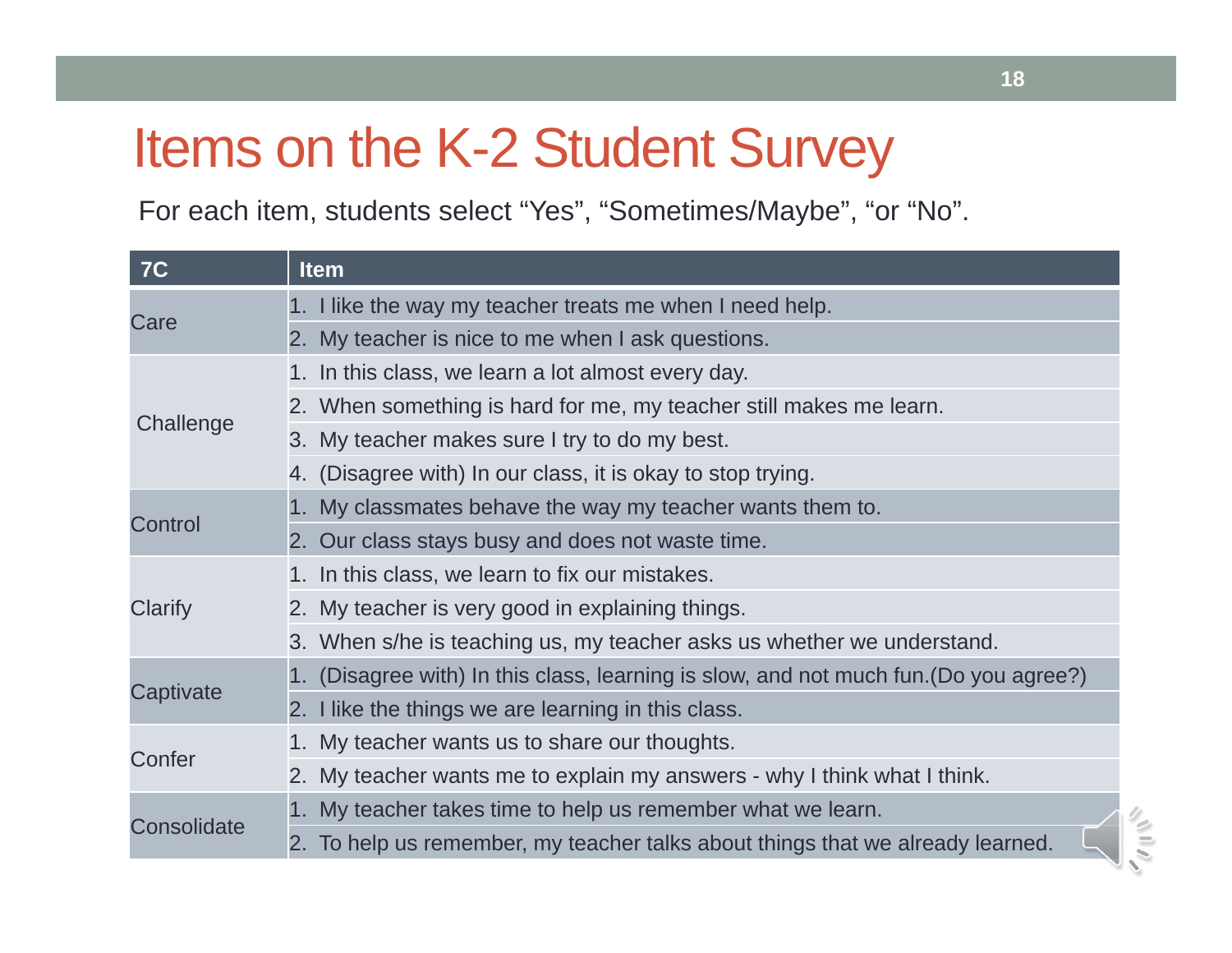# Items on the 3-5 Student Survey

For each item, students select "Totally True", "Mostly True", "Somewhat", "Mostly Untrue" or "Totally Untrue".

| <b>7C</b>   | <b>Item</b>                                                                    |
|-------------|--------------------------------------------------------------------------------|
| Care        | 1. I like the way my teacher treats me when I need help.                       |
|             | My teacher is nice to me when I ask questions.<br>2.                           |
|             | 3. My teacher in this class makes me feel that he/she really cares about me.   |
| Challenge   | 1. In this class, we learn a lot almost every day.                             |
|             | My teacher pushed everybody to work hard.<br>2.                                |
|             | 3. (Disagree with) In our class, it is okay to stop trying.                    |
| Control     | 1. My classmates behave the way my teacher wants them to.                      |
|             | 2. Everybody knows what they should be doing in this class.                    |
|             | 3. Our class stays busy and does not waste time.                               |
|             | 1. My teacher checks to make sure we understand what he/she is teaching us.    |
| Clarify     | 2. When he/she is teaching us, my teacher asks us whether we understand.       |
|             | 3. My teacher knows when the class understands, and when we do not.            |
|             | 1. We have interesting homework.                                               |
| Captivate   | 2. School work is interesting.                                                 |
|             | 3. I like the ways we learn things in this class.                              |
|             | 1. My teacher wants us to share our thoughts                                   |
| Confer      | 2. In this class, we get to make enough choices.                               |
|             | 3. Students speak up and share their ideas about class work.                   |
|             | 1. My teacher takes the time to summarize what we learn each day.              |
| Consolidate | 2. My teacher takes time to help us remember what we learn.                    |
|             | 3. To help us remember, my teacher talks about things that we already learned. |

 $||\cdot||$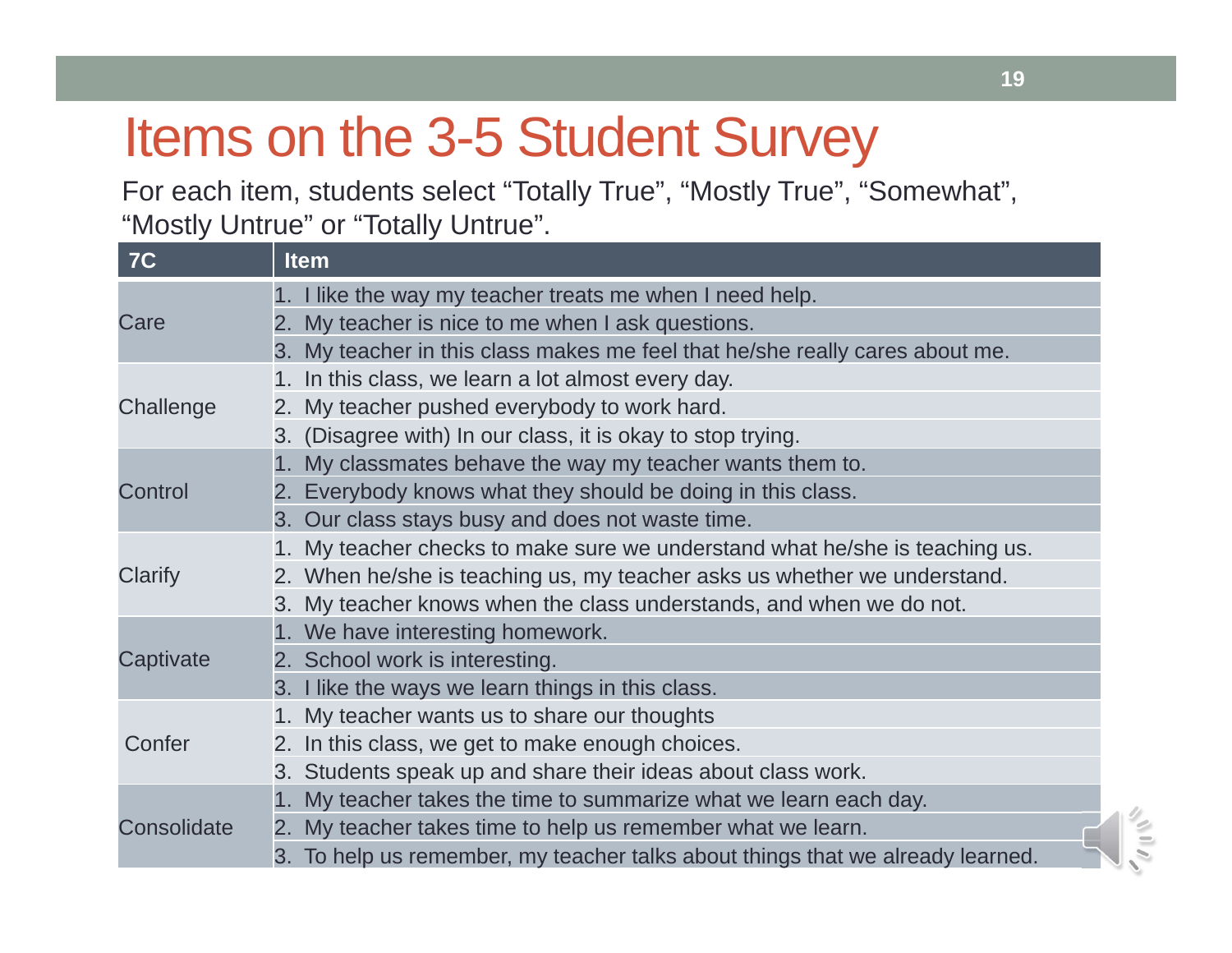# Items on the 6-12 Student Survey

For each item, students select "Totally True", "Mostly True", "Somewhat", "Mostly Untrue" or "Totally Untrue".

| <b>7C</b>   | <b>Item</b>                                                                              |
|-------------|------------------------------------------------------------------------------------------|
| Care        | 1. My teacher in this class makes me feel that he/she really cares about me.             |
|             | 2. My teacher really tries to understand how students feel about things.                 |
|             | 3. My teacher seems to know if something is bothering me.                                |
| Challenge   | 1. In this class, my teacher accepts nothing less than our full effort.                  |
|             | My teacher asks questions to be sure we are following along when s/he is teaching.<br>2. |
|             | 3. My teacher wants me to explain my answers - why I think what I think.                 |
|             | (Disagree with) student behavior in this class makes the teacher angry.<br>$1_{-}$       |
| Control     | 2. My classmates behave the way my teacher wants them to.                                |
|             | 3. Our class stays busy and does not waste time.                                         |
|             | 1. (Disagree with) When s/he is teaching us, my teacher thinks we understand even        |
| Clarify     | when we don't.                                                                           |
|             | 2. If you don't understand something, my teacher explains it another way.                |
|             | 3. My teacher knows when the class understands, and when we do not.                      |
|             | 1. I like the ways we learn in this class.                                               |
| Captivate   | 2. (Disagree with) This class does not keep my attention - I get bored.                  |
|             | 3. My teacher makes lessons interesting.                                                 |
|             | 1. Students get to decide how activities are done in this class.                         |
| Confer      | 2. My teacher wants us to share our thoughts                                             |
|             | 3. Students speak up and share their ideas about class work.                             |
| Consolidate | 1. In this class, we learn a lot almost every day.                                       |
|             | 2. My teacher takes the time to summarize what we learn each day.                        |
|             | 3. The comments that I get on my work in this class help me understand how to            |
|             | improve.                                                                                 |

 $\frac{1}{2}$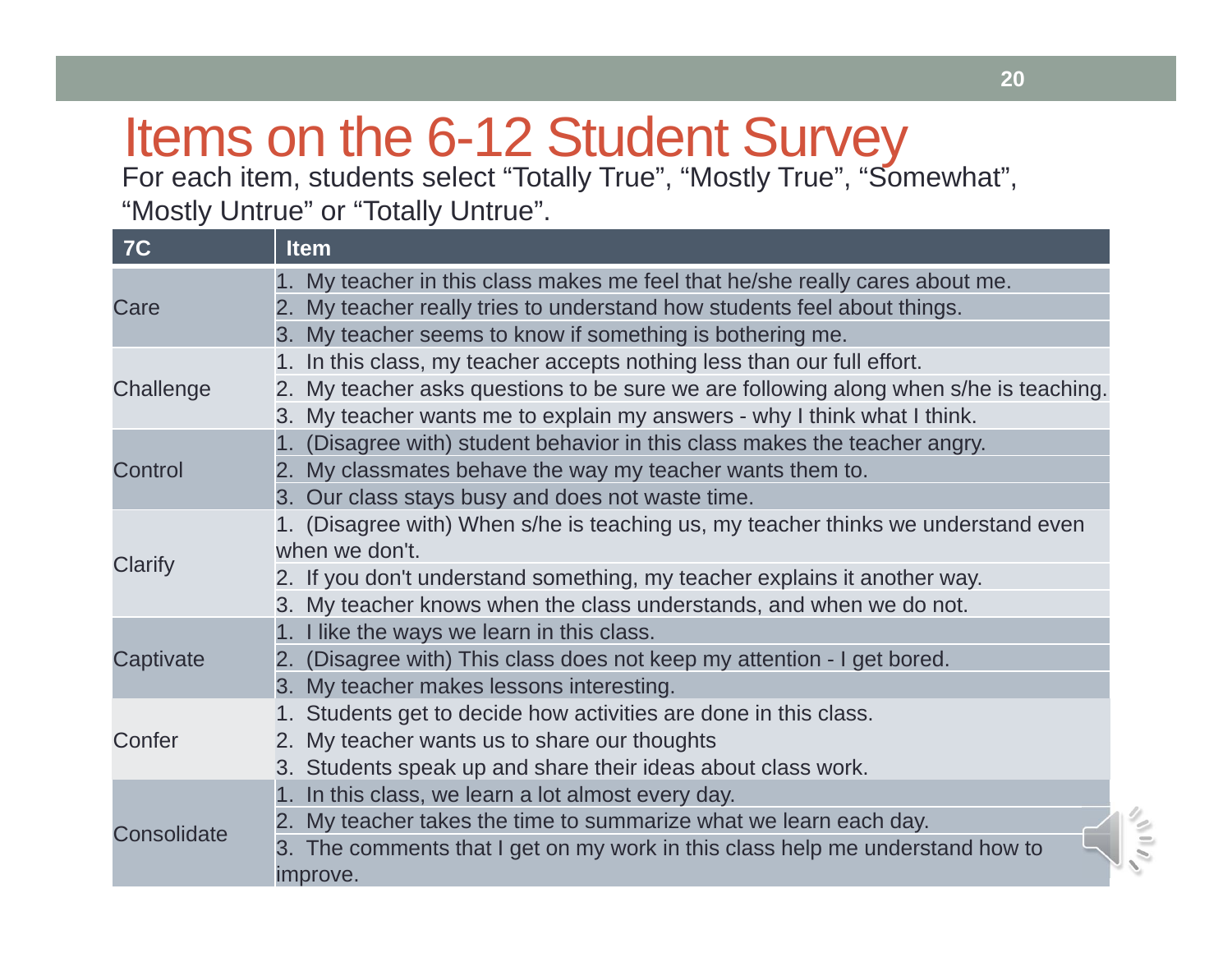### But are these surveys valid and reliable?

The *Tripod Project*® has been developed and refined over more than a decade to achieve a high level of reliability.

**Tripod<sup>TM</sup>** surveys and analysis methods have helped millions of students communicate about their experiences in school.

Analysis of tens of thousands of surveys in multiple districts had shown that less than one percent of students answer the survey in a biased manner.

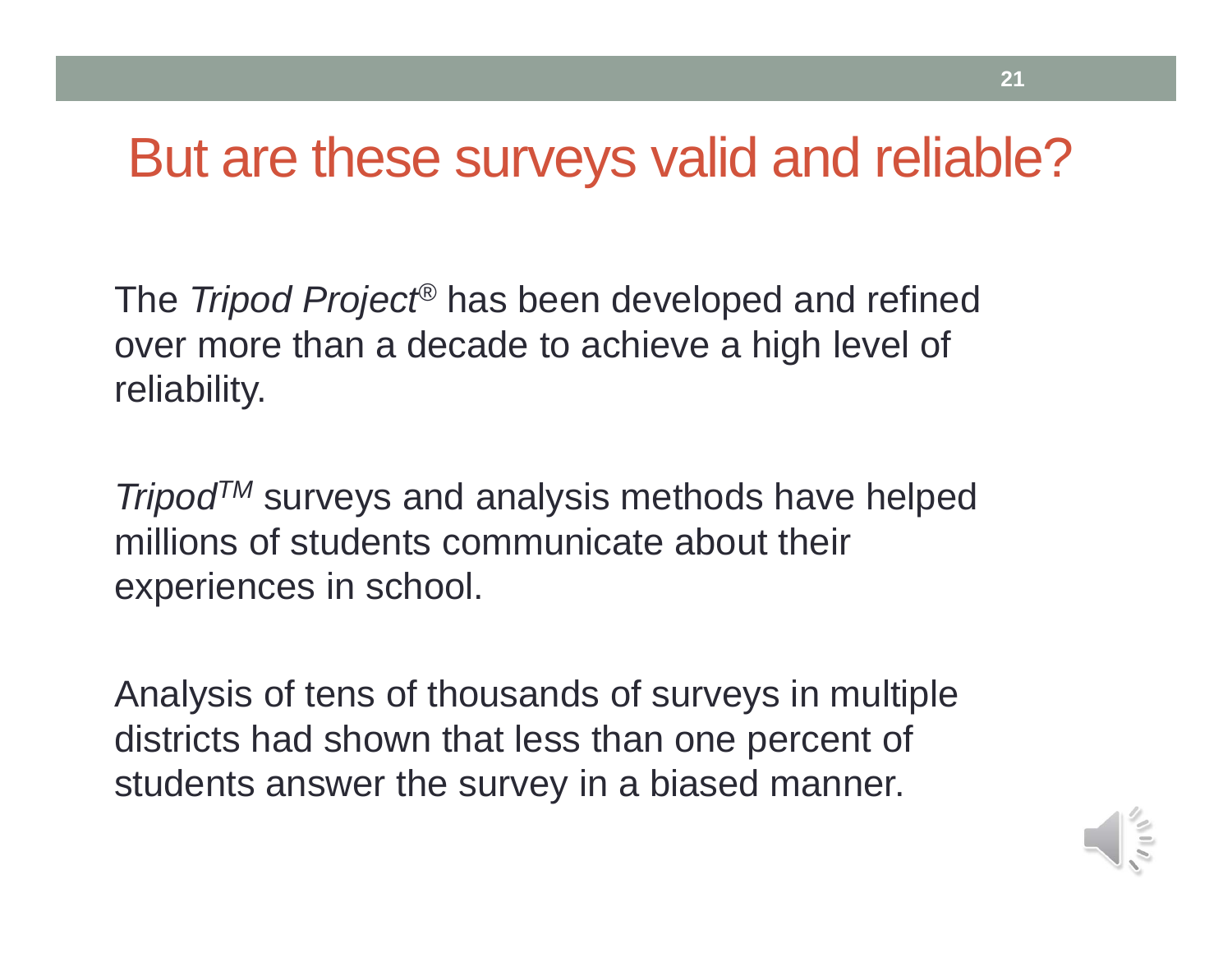# The Measures of Effective Teaching (MET) project findings on the Tripod student surveys

- $\bullet$  Teachers' student survey results are predictive of student achievement gains - Students know an effective classroom when they experience one.
- $\bullet$  Student surveys have been shown to produce more consistent results than classroom observations or student learning outcomes
- $\bullet$  Student feedback and teacher observations combined were more closely correlated with teacher effectiveness than observations alone, or any number of other attributes of teachers (certification, Master's degree, etc.)



**22**

**3,000 teacher volunteers 6 districts 2 school years**

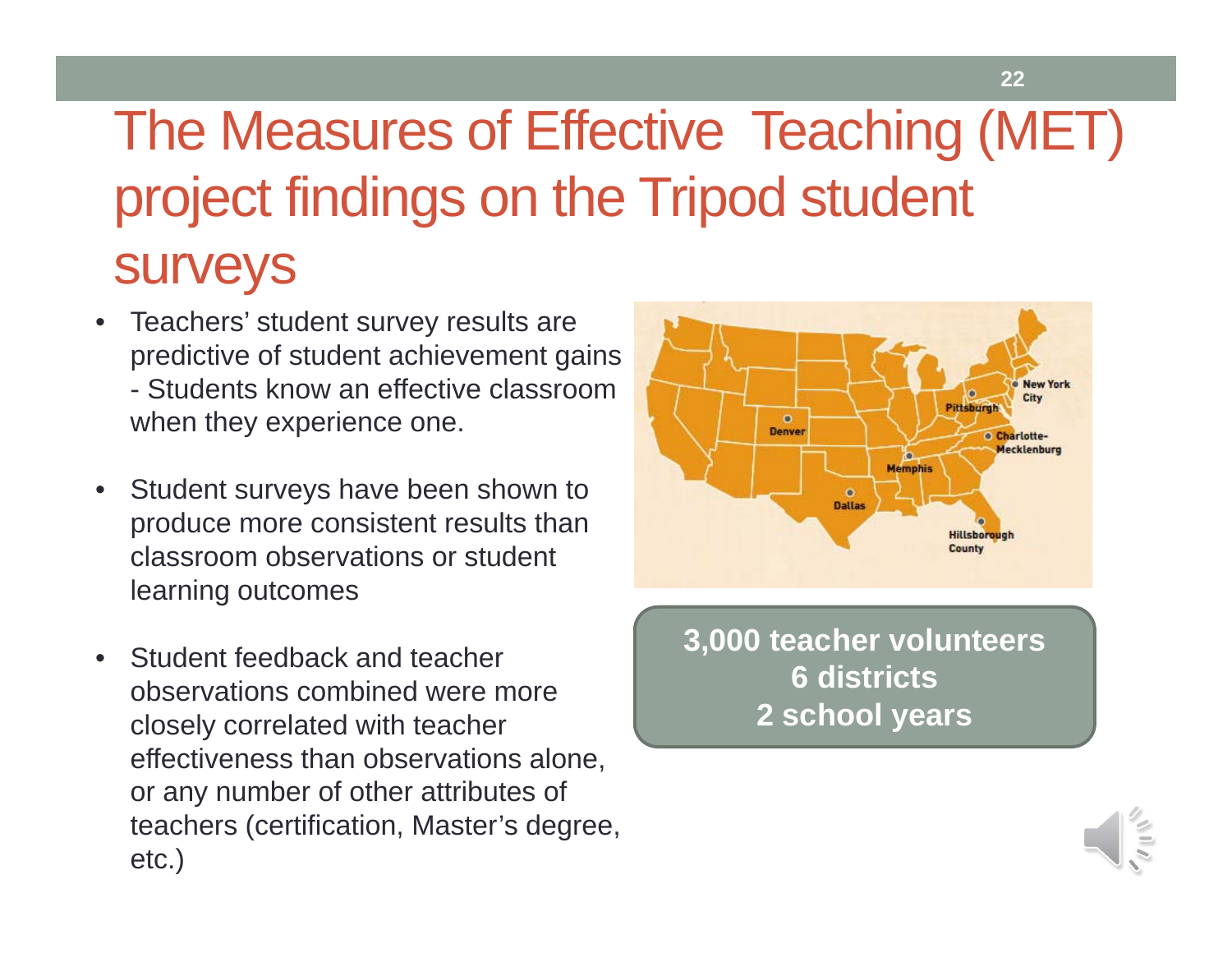# Where Tripod Student Perception Surveys are Being Used

#### **Districts**

- •Syracuse
- •NYC
- •Memphis, TN
- $\bullet$ Pittsburgh, PA
- $\bullet$ **Chicago**
- •Boston
- •**Newark**
- $\bullet$ Los Angeles
- •Many districts in Colorado

#### **States**

- •Georgia
- •**Connecticut**
- •Hawaii
- $\bullet$ **Kentucky**
- •North Carolina
- •Utah

**23**

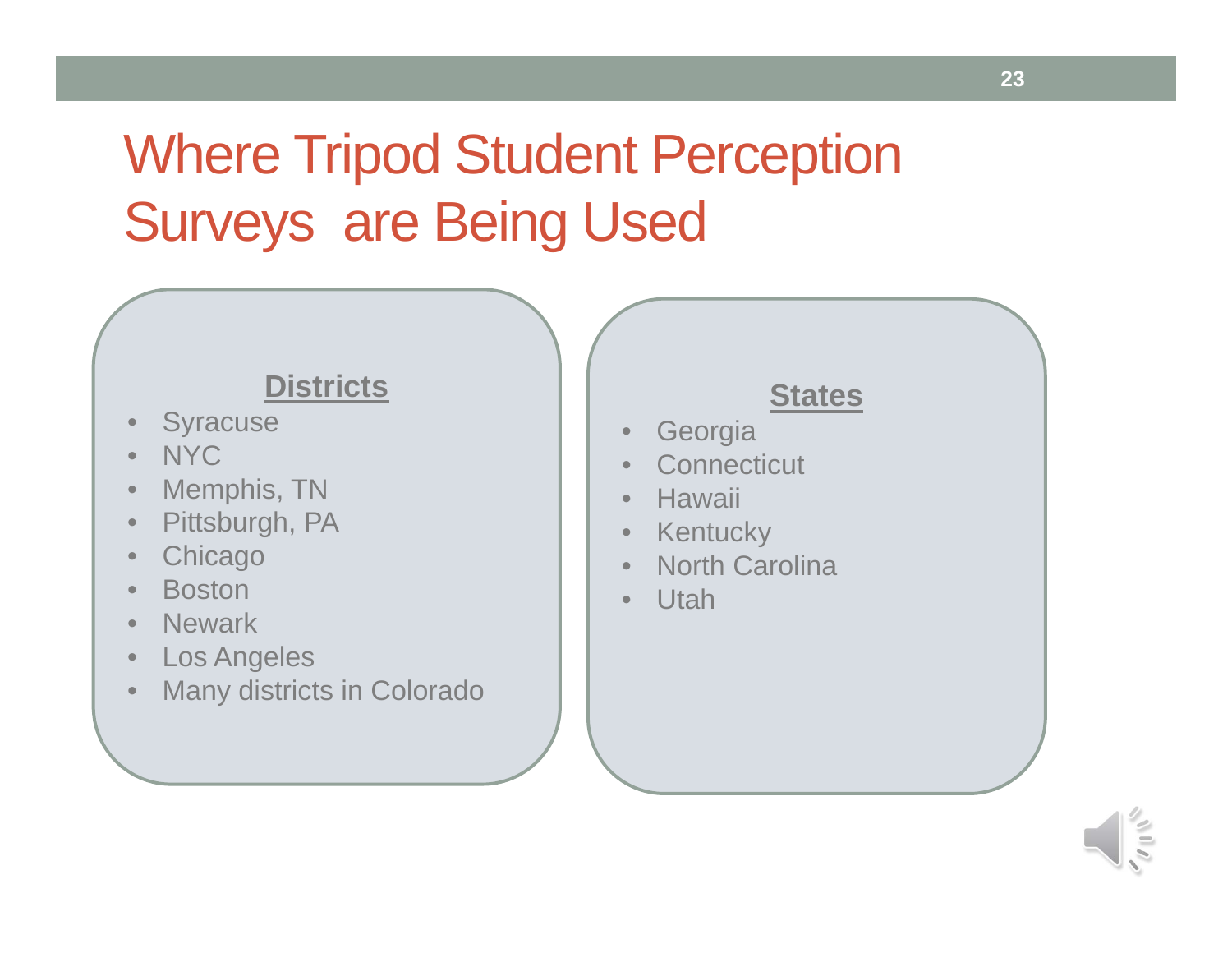# Teacher and School Report





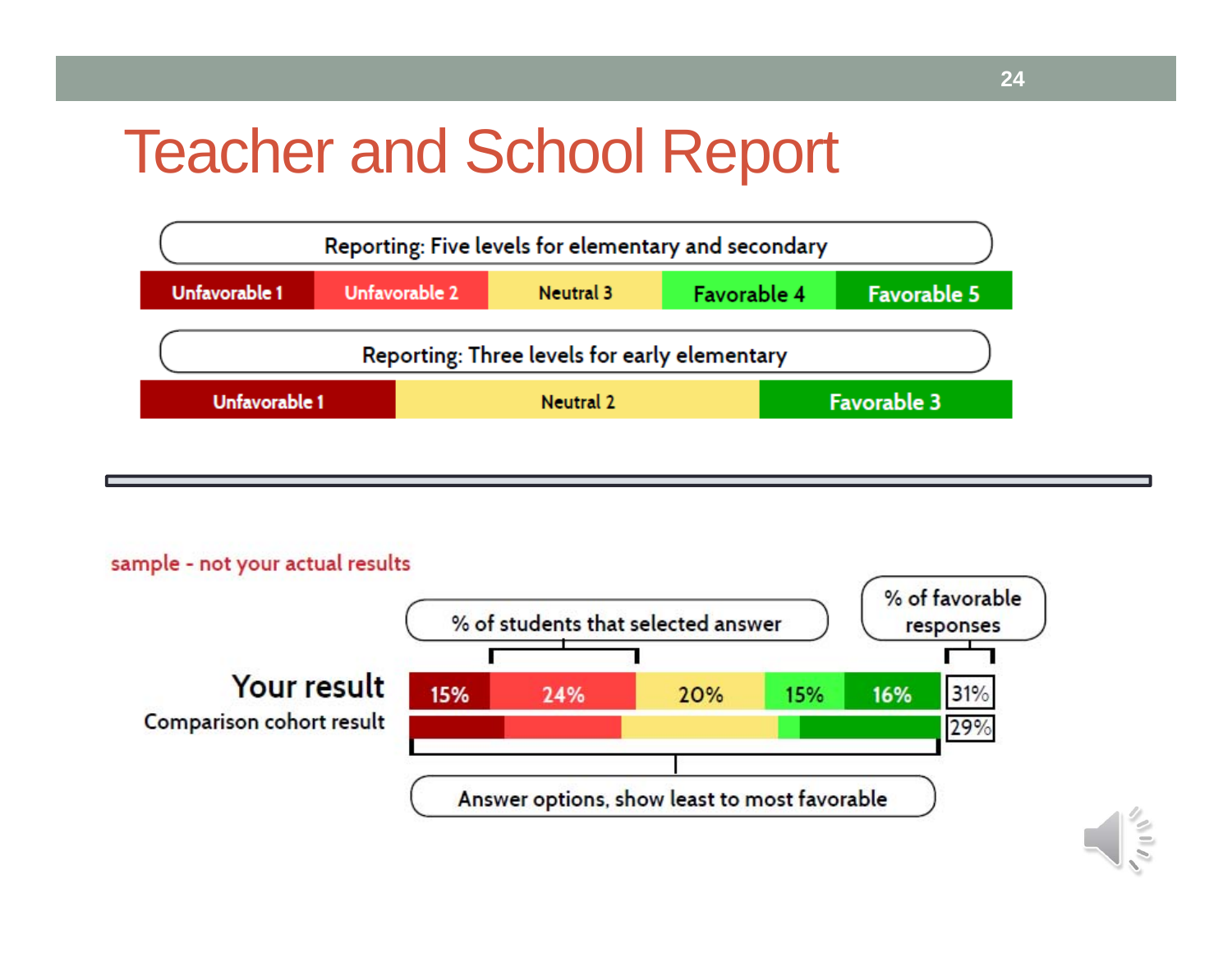# Report Summary



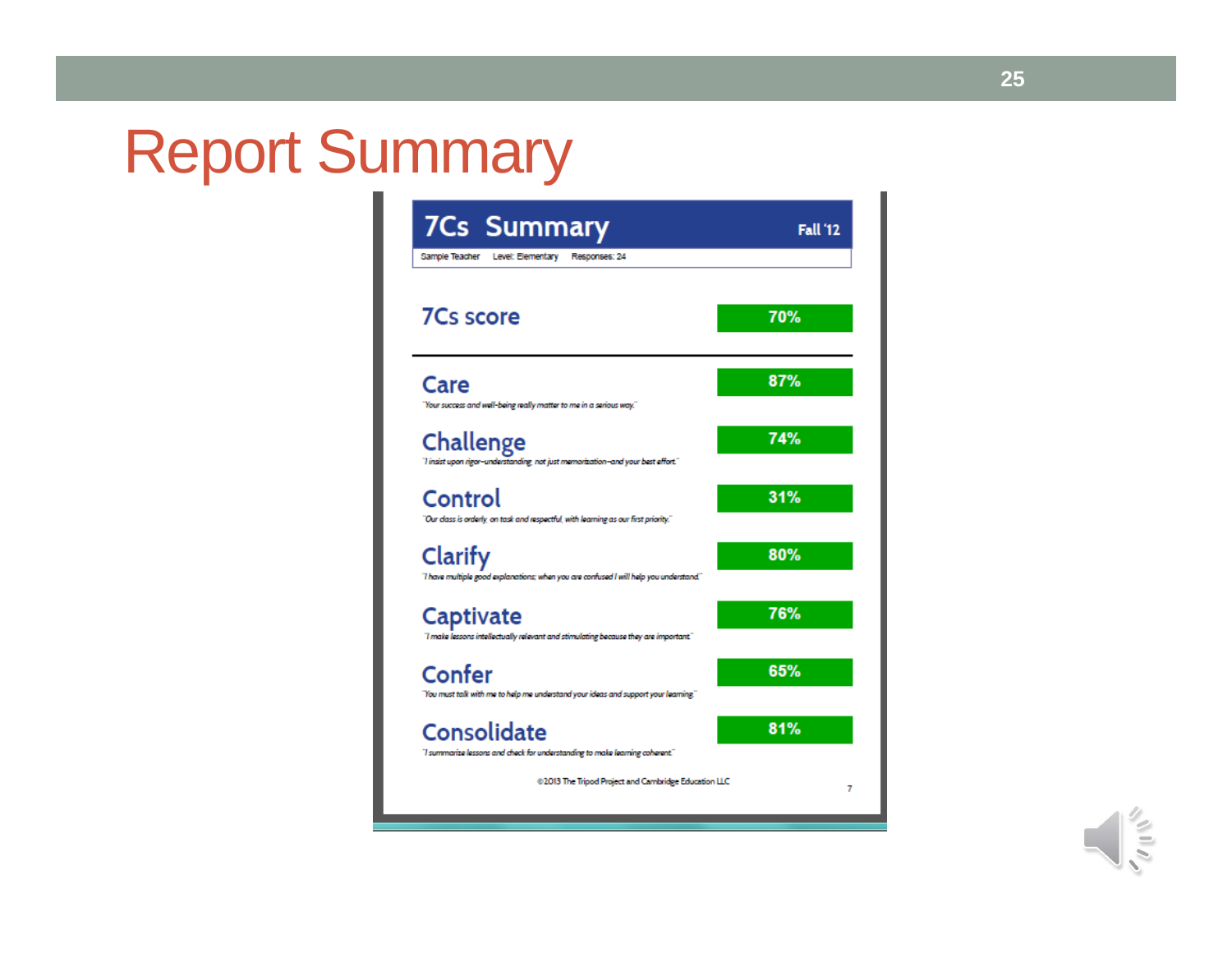# Results for each survey item

87%

#### Care

"Your success and well-being really matter to me in a serious way."

Synonyms: love, nurture, protect, treasure, watch over, provide for, cultivate Antonyms: ignore, neglect, set aside, forget, avoid, overlook

People often say that children live by the dictum, "I don't care what you know until I know that you care." Children and youth want to feel psychologically safe in our classrooms. When asked what they most want to know on the first day of school, many say, "What I really want to know is wheth er my teacher is going to be nice or mean." Of course, nice is not always the most effective strategy for getting students to do what we want, but neither is mean. Caring is being dedicated to your students' success as students while also being concerned about their well-being as human beings.

#### Challenge 7C



"I insist upon rigor-understanding, not just memorization-and your best effort."

Synonyms: press, demand, insist, require, be firm, impose high standards Antonyms: placate, appease, coddle, shelter from stress, pamper, indulge, spoil

Challenge entails stress. Too little stress leaves a system (or a student) at rest and too much destroys it. We are challenging our students when we press them to work harder or longer or to think more deeply than they desire or think they can. Challenging students to work hard and think rigorously will succeed best if we can find the right balance between imposing our will as teachers, versus allowing our students to set and pursue their own goals in our classrooms. Challenge is important, because without it our students will find it difficult to keep going when their natural impulse is to relax. Even though they may resent or resist it at the time, they will later respect and value the people who pushed them to stay focused and keep trying when they wanted to relax, slow down or give up.

| 1. In this class, we learn a lot almost every day.                       | 71%<br>17% 8%<br>s i<br>Ð | 79%<br>77%<br>84% |
|--------------------------------------------------------------------------|---------------------------|-------------------|
| 2. My teacher pushes everybody to work hard.                             | 25%<br>42%<br>17%<br>17%  | 58%<br>67%<br>70% |
| 3. [Disagree with] In our class, it is okay to stop trying.              | 75%<br>12%                | 75%<br>66%<br>79% |
| 4. My teacher pushes us to think hard about things we read.              | 21%<br>21%<br>42%         | 62%<br>69%<br>68% |
| 5. My teacher makes sure that I try to do my best.                       | 17%<br>714<br>s           | 88%<br>88%<br>90% |
| 6. When something is hard for me, my teacher still makes me<br>learn it. | 45%<br>35%<br>55110<br>n  | 80%<br>77%<br>77% |

| 1. I like the way my teacher treats me when I need help.                        | 21%<br>12%<br>8<br>D I | 88%<br>80%<br>88% |
|---------------------------------------------------------------------------------|------------------------|-------------------|
| 2. My teacher is nice to me when I ask questions.                               | 73%<br>14%             | 88%<br>80%<br>87% |
| 3. My teacher in this class makes me feel that he/she really<br>cares about me. | 71%                    |                   |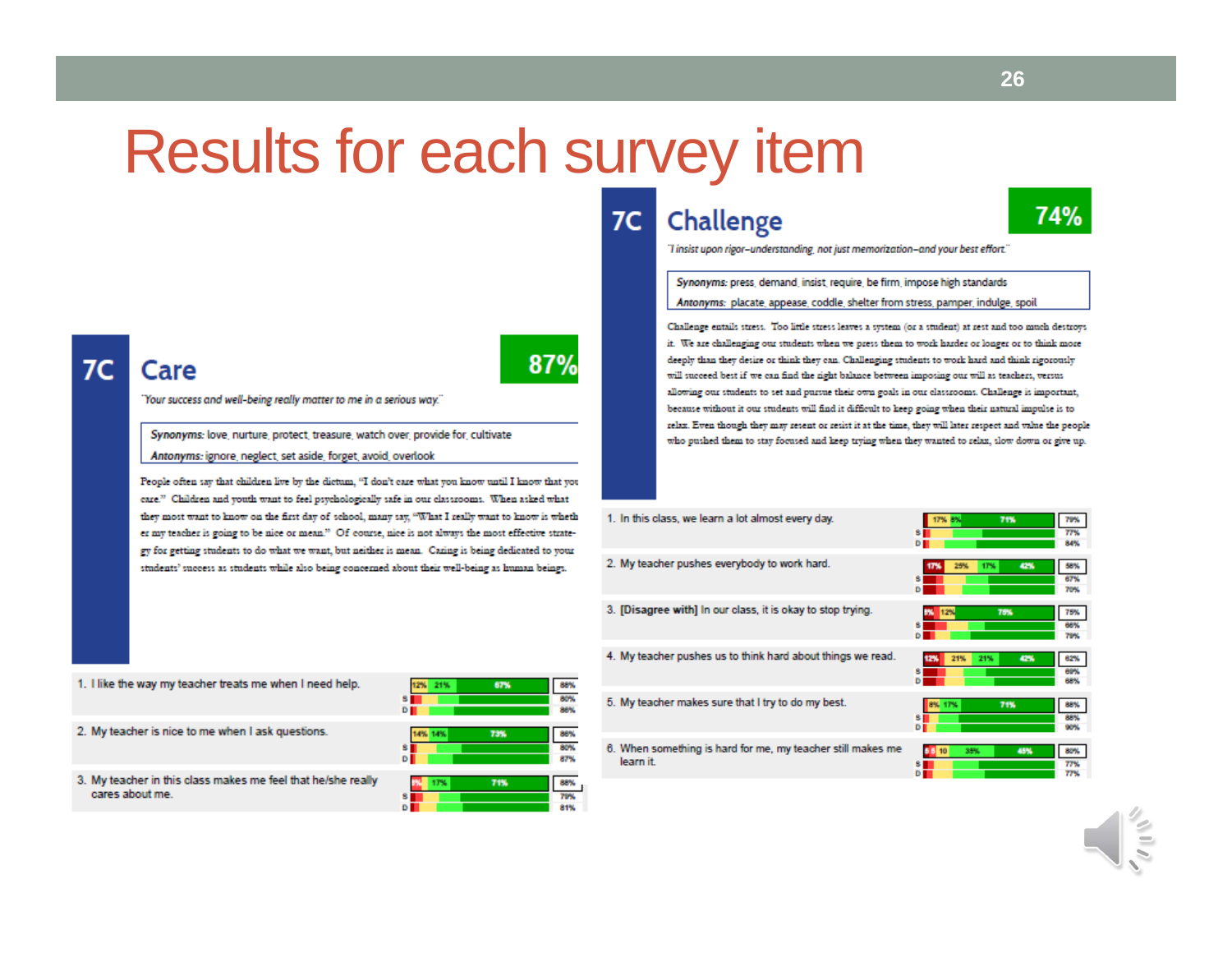# Myths and Facts about Tripod Student **Surveys**

- **Myth**: Students shouldn't be evaluators; Teachers should only be evaluated by professional evaluators
	- **Fact**: Student surveys have been shown to produce more consistent results than classroom observations (MET Project).
- **Myth**: Students use the surveys to "get" their teachers
	- **Fact:** Less than 1% of students found to have responded in a biased manner.
- **Myth**: K-2 and 3-5 surveys are too confusing and too long
	- **Fact:** Refined over 10 years and hundreds of classrooms, the surveys take most students 20-30 minutes and the items are understood by the vast majority of students in that age group.
- **Myth**: Some students took the survey multiple times for multiple teachers
	- **Fact**: Schools make their own decisions about which classes to survey for which teachers. It is recommended that students do not complete the survey for more than 2-3 teachers during an administration cycle.
- • **Myth**: Teachers don't know what's on the survey or have limited training on administering the survey
	- **Fact**: All Tripod survey items used in the MET Project are available online: http://www.metproject.org/resources.php

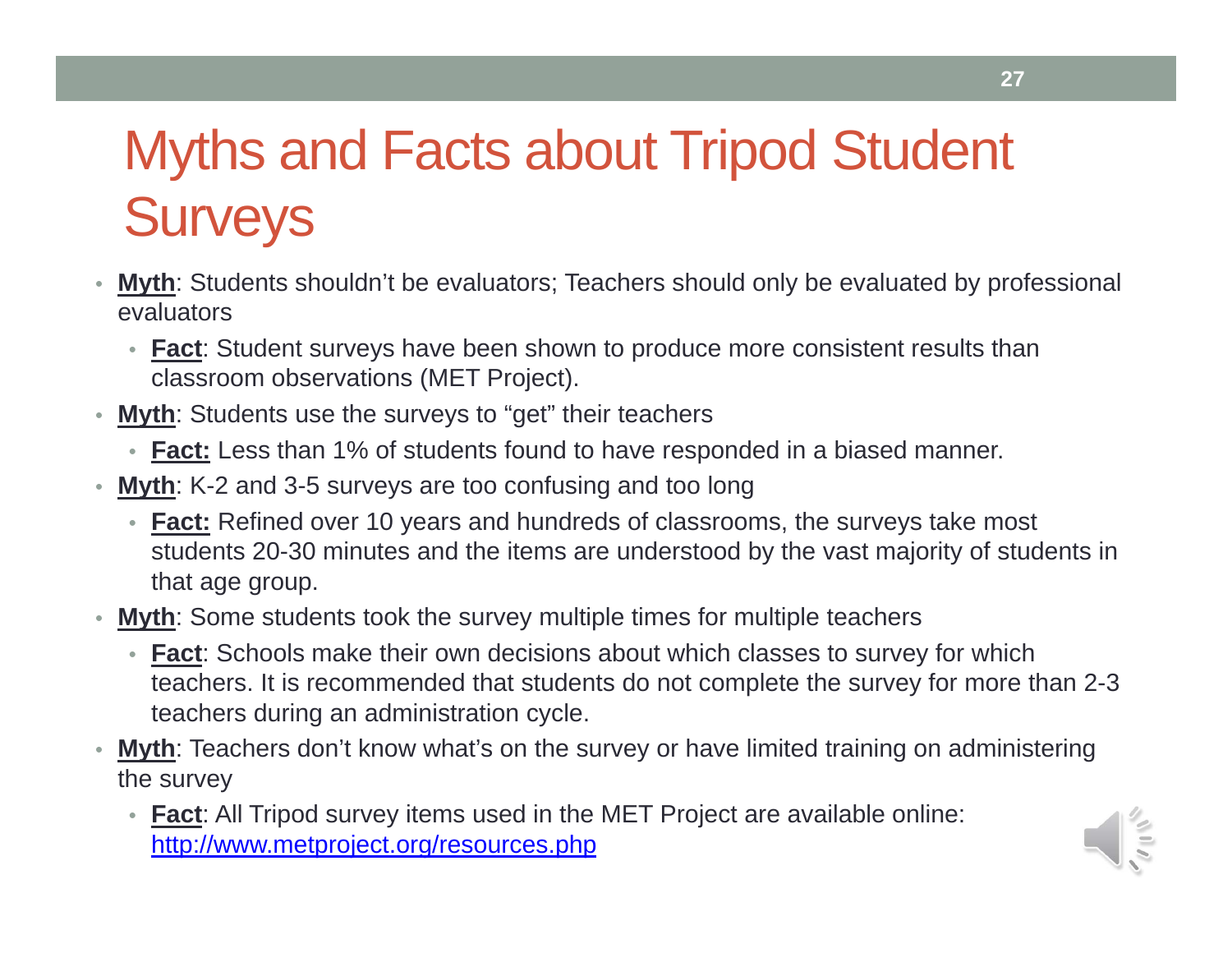# Best practices in implementing student surveys

**Create buy-in**: Make sure teachers, students, and administrators alike understand the research, and how results can be used to improve practice. **Try it out**: Start with teacher and student created fast frequent feedback cycles to increase the value of student feedback. Or, pilot Tripod with a selected group of teachers and hold PLCs. **Work through logistics/challenges:** administration windows, timing, etc. **Analysis:** Develop teacher capacity to analyze their individual results with particular focus on strengths and areas for improvement. **Share the learning:** Be transparent about the changes taking

place as part of reflection and development.

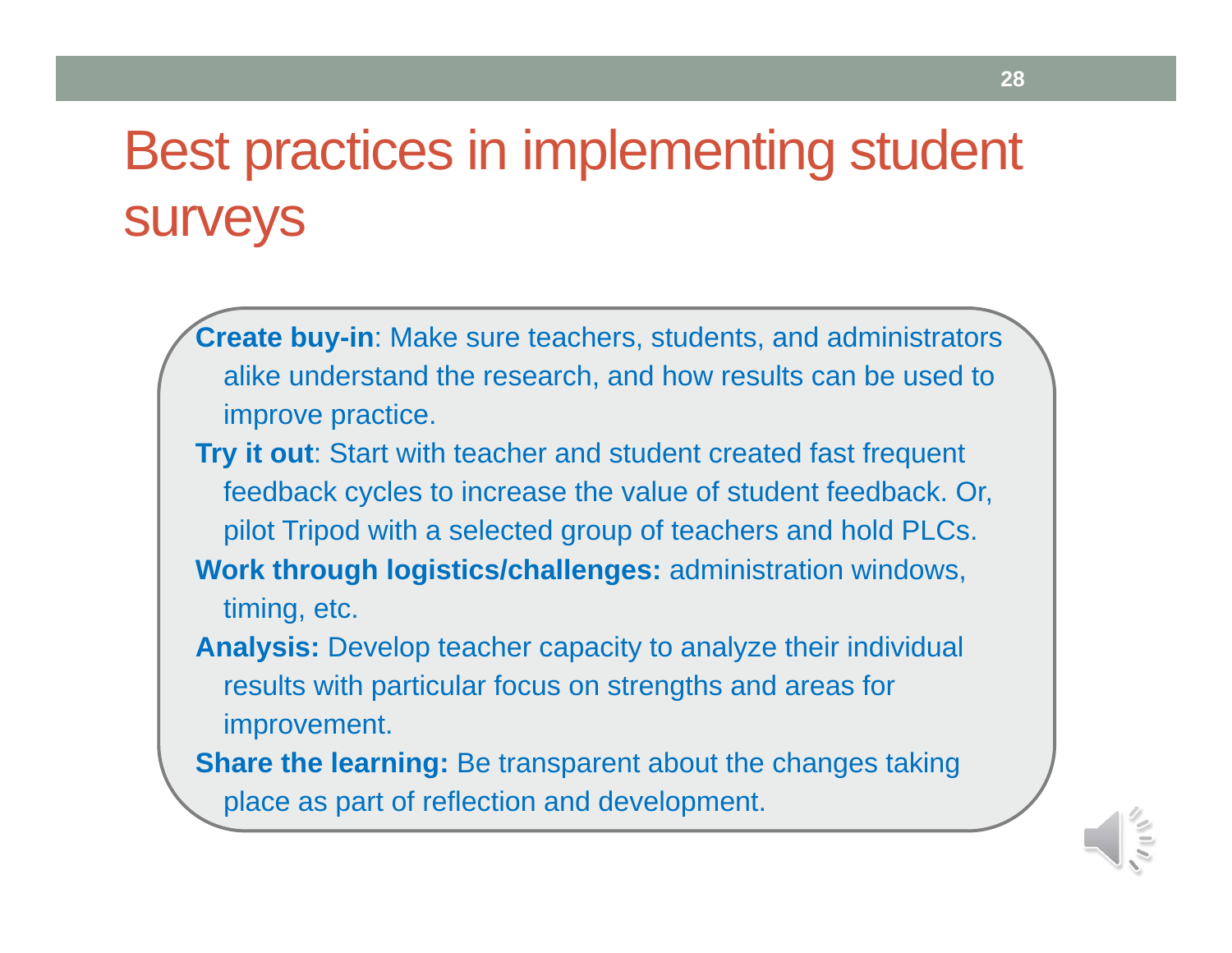### **The role of student surveys in APPR**

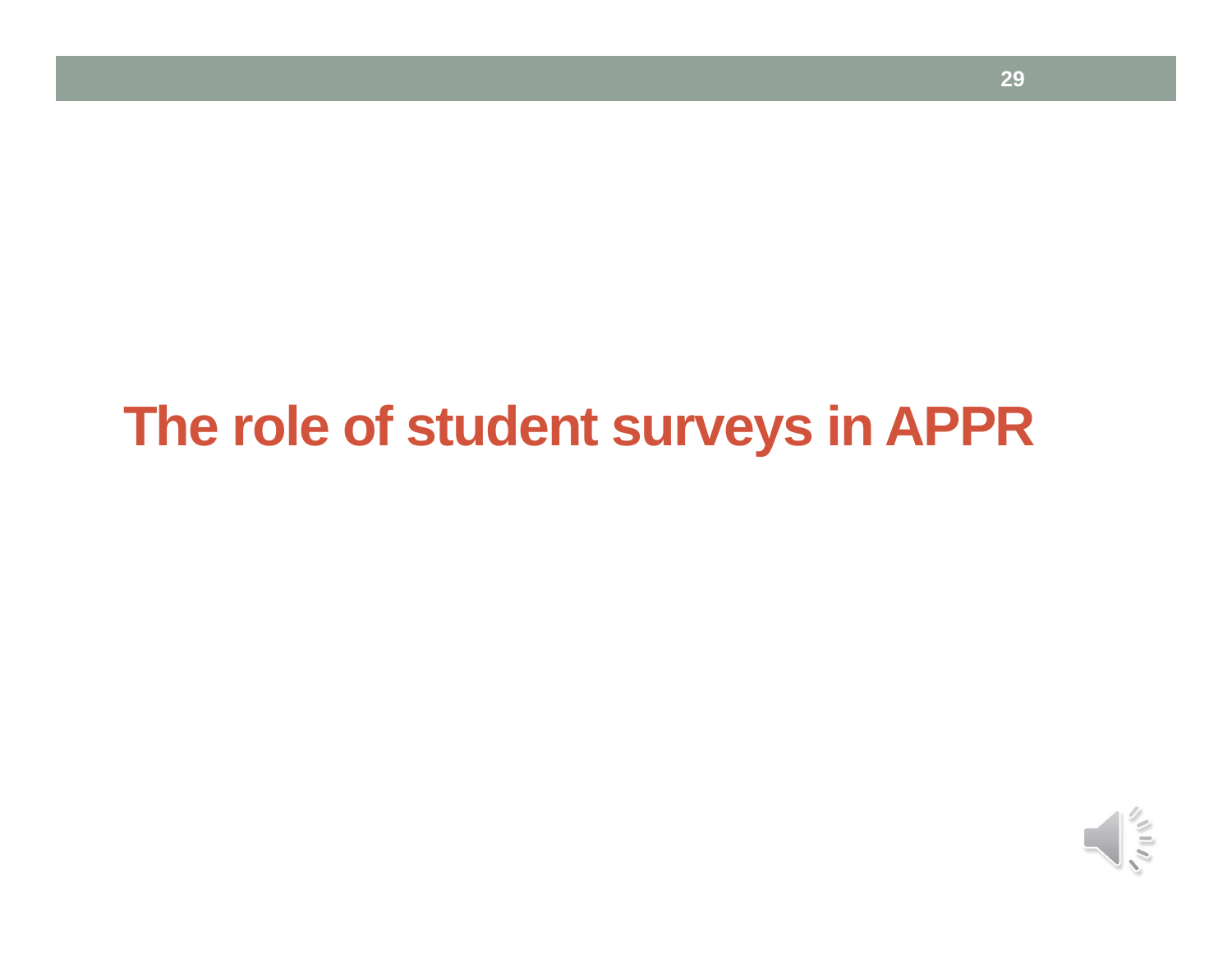# If you decide to use student surveys in your APPR plan

- **Recommended: Initially use the survey administration, data analysis and individual action planning as evidence of New York State teaching standard around professional growth.** 
	- Assign points according to the rubric for that standard.
- **Over time, the district may be ready to use the student results themselves, which have been validated in national research to be highly predictive of student learning and to supplement insight from classroom observation.** 
	- Growth in percent of students with favorable results on key areas from one round of administration to the next
	- Teacher's student survey results compared to the national norms
	- Teacher's student survey results compared to other teachers in the district